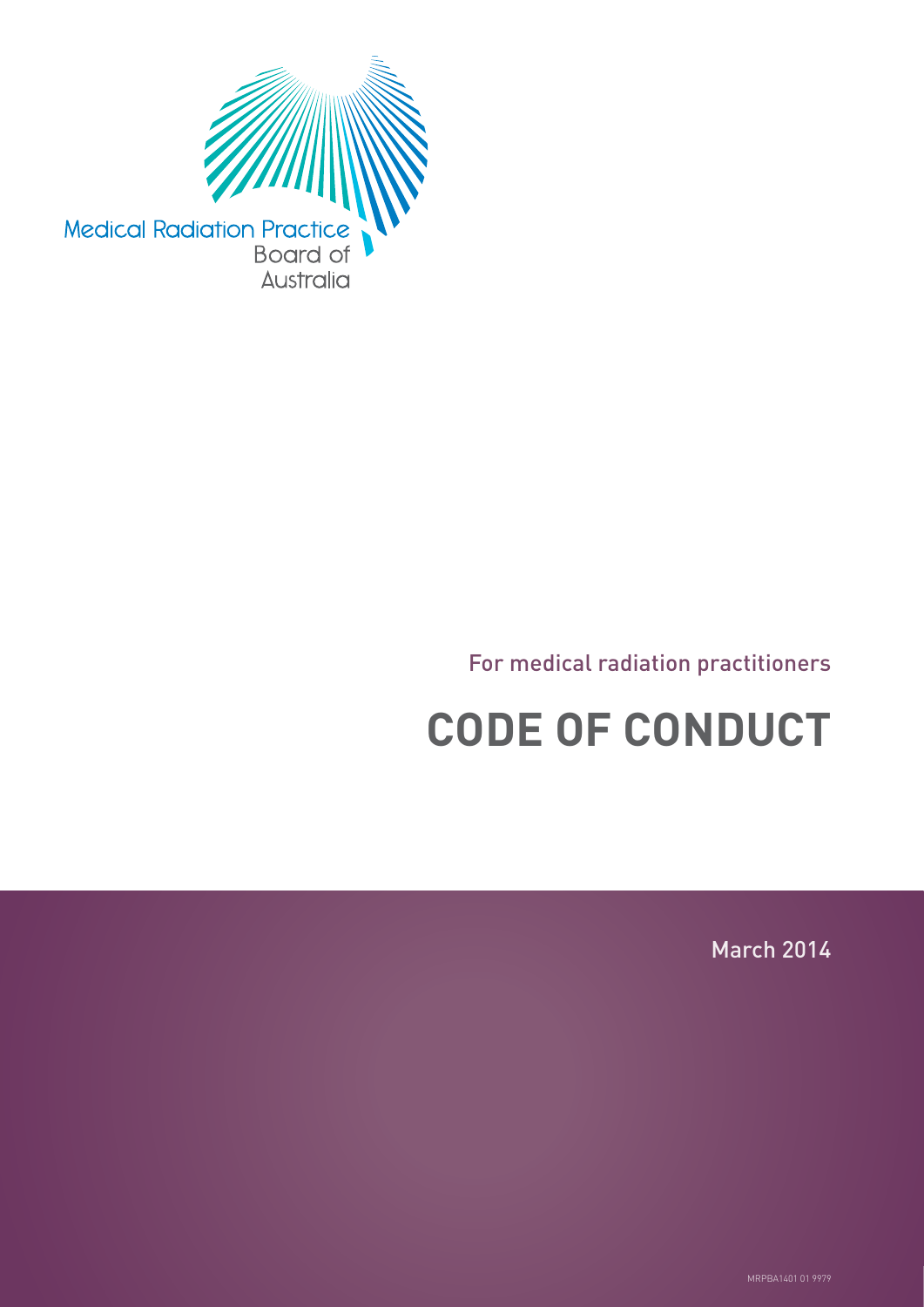### **About the National Boards and AHPRA**

The 14 National Boards regulating registered health practitioners in Australia are responsible for registering practitioners and students (except for in psychology, which has provisional psychologists), setting the standards that practitioners must meet, and managing notifications (complaints) about the health, conduct or performance of practitioners.

The Australian Health Practitioner Regulation Agency (AHPRA) works in partnership with the National Boards to implement the National Registration and Accreditation Scheme, under the Health Practitioner Regulation National Law, as in force in each state and territory (the National Law).

The core role of the National Boards and AHPRA is to protect the public.

### **About this code**

This code has been developed by most National Boards under section 39 of the National Law.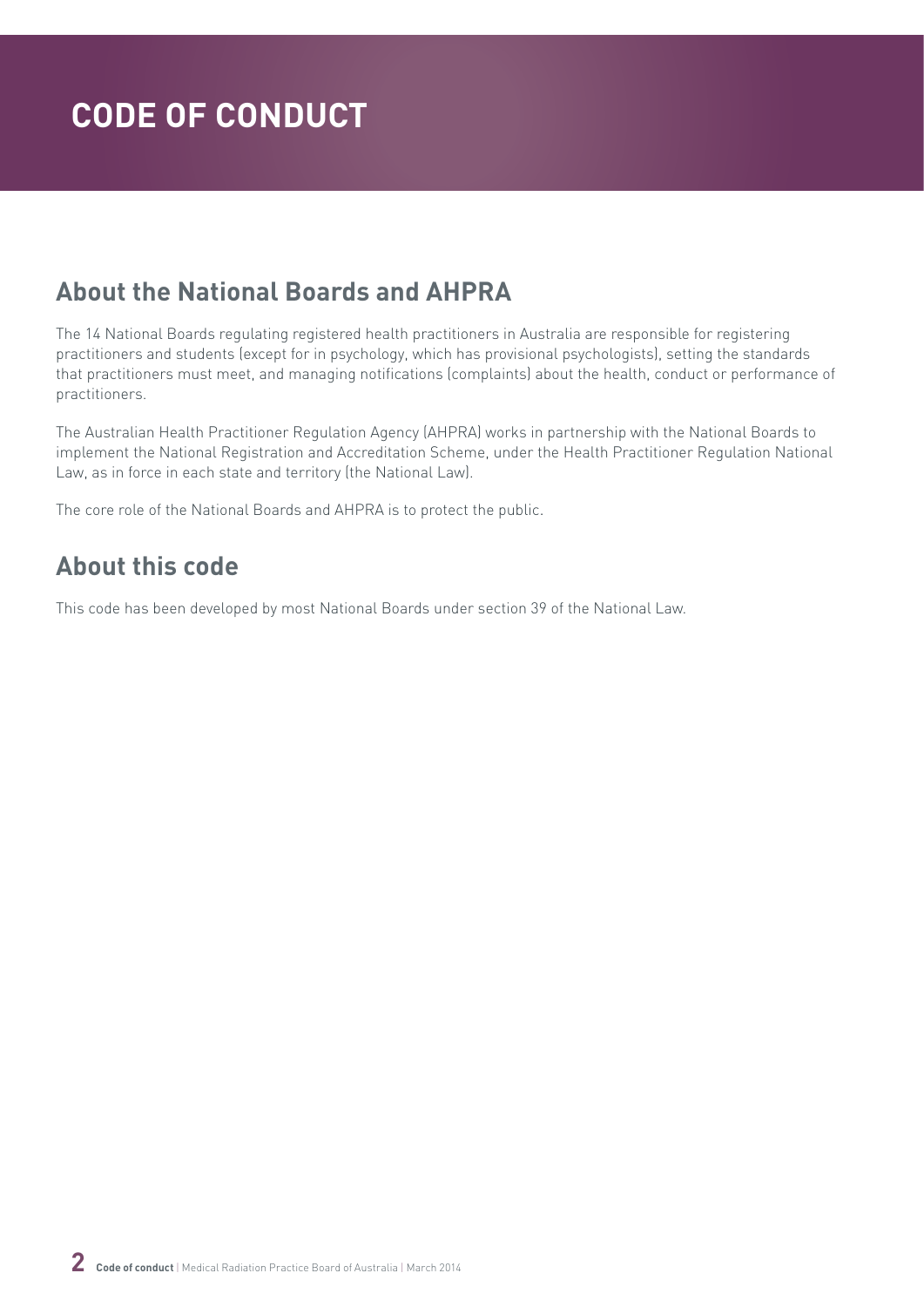### **Contents**

| Overview |              |                                        | 5  |
|----------|--------------|----------------------------------------|----|
| 1        | Introduction |                                        |    |
|          | 11           | Use of the code                        | 6  |
|          | 1.2          | Professional values and qualities      | 6  |
|          | 1.3          | Australia and Australian healthcare    | 7  |
|          | 1.4          | Substitute decision-makers             | 7  |
| 2        |              | Providing good care                    | 7  |
|          | 2.1          | Introduction                           | 7  |
|          | 2.2          | Good care                              | 8  |
|          | 2.3          | Shared decision-making                 | 8  |
|          | 2.4          | Decisions about access to care         | 9  |
|          | 2.5          | Treatment in emergencies               | 9  |
| 3        |              | Working with patients or clients       | 9  |
|          | 3.1          | Introduction                           | 9  |
|          | 3.2          | Partnership                            | 9  |
|          | 3.3          | Effective communication                | 10 |
|          | 3.4          | Confidentiality and privacy            | 11 |
|          | 3.5          | Informed consent                       | 11 |
|          | 3.6          | Children and young people              | 12 |
|          | 3.7          | Culturally safe and sensitive practice | 12 |
|          | 3.8          | Patients who may have additional needs | 12 |
|          | 3.9          | Relatives, carers and partners         | 13 |
|          | 3.10         | Adverse events and open disclosure     | 13 |
|          | 3.11         | When a complaint is made               | 13 |

|   |      | 3.12 End-of-life care                             | 13 |
|---|------|---------------------------------------------------|----|
|   | 3.13 | Ending a professional relationship                | 14 |
|   | 3.14 | Understanding boundaries                          | 14 |
|   | 3.15 | Working with multiple clients                     | 14 |
|   | 3.16 | Closing or relocating a practice                  | 14 |
| 4 |      | Working with other practitioners                  | 15 |
|   | 4.1  | Introduction                                      | 15 |
|   | 4.2  | Respect for colleagues and other<br>practitioners | 15 |
|   | 4.3  | Delegation, referral and handover                 | 15 |
|   | 4.4  | Teamwork                                          | 15 |
|   | 4.5  | Coordinating care with other<br>practitioners     | 16 |
| 5 |      | Working within the healthcare system              | 16 |
|   | 5.1  | Introduction                                      | 16 |
|   | 5.2  | Wise use of healthcare resources                  | 16 |
|   | 5.3  | Health advocacy                                   | 16 |
|   |      | 5.4 Public health                                 | 16 |
| 6 |      | Minimising risk                                   | 17 |
|   | 6.1  | Introduction                                      | 17 |
|   | 6.2  | Risk management                                   | 17 |
|   | 6.3  | Practitioner performance                          | 17 |
| 7 |      | Maintaining professional performance              | 18 |
|   | 7.1  | Introduction                                      | 18 |
|   | 7.2  | Continuing professional<br>development (CPD)      | 18 |
| 8 |      | Professional behaviour                            | 18 |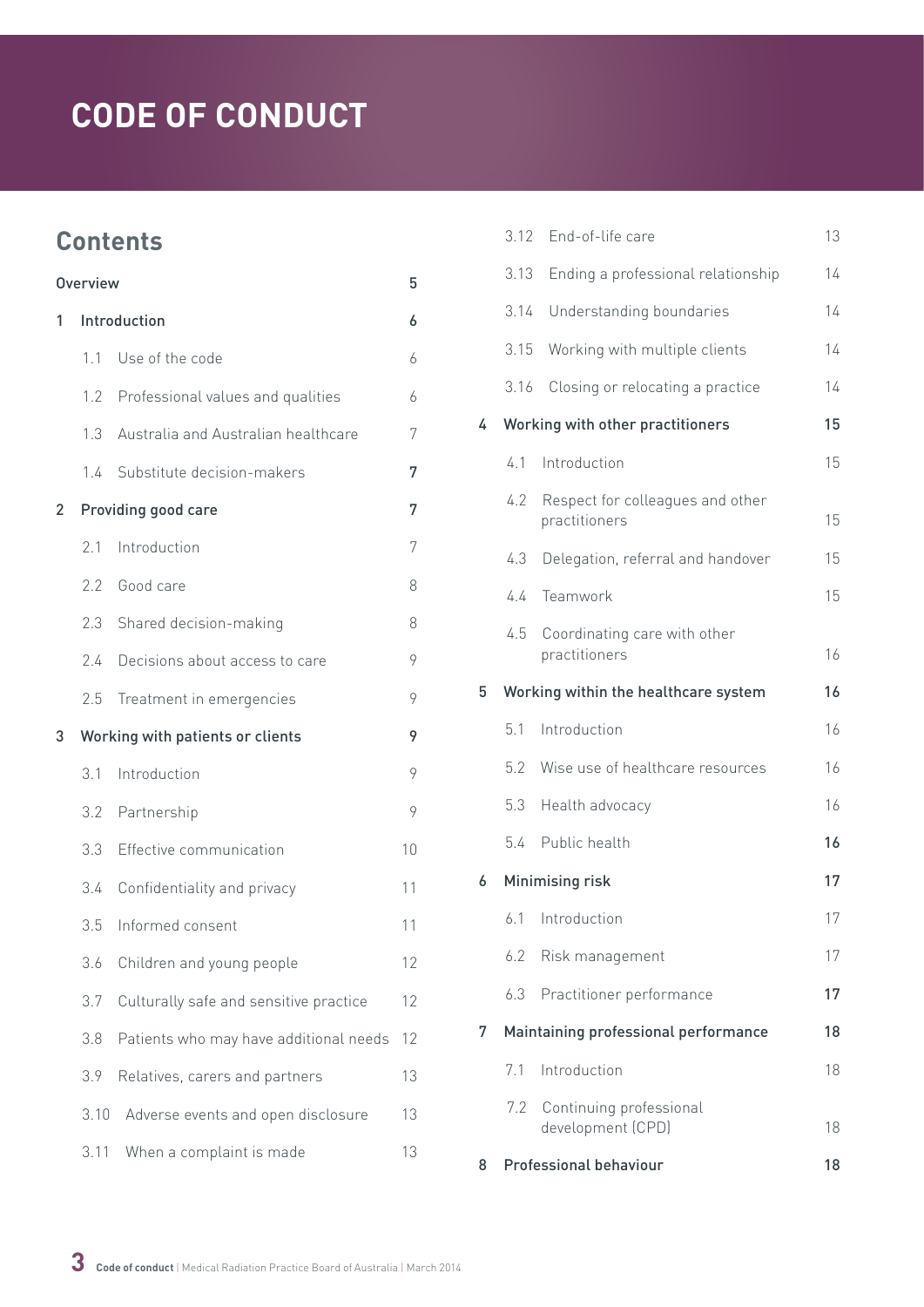|   | 8.1        | Introduction                              | 18 |  |  |
|---|------------|-------------------------------------------|----|--|--|
|   | 8.2        | Professional boundaries                   | 18 |  |  |
|   | 8.3        | Reporting obligations                     | 18 |  |  |
|   | 8.4        | Health records                            | 19 |  |  |
|   | 8.5        | Insurance                                 | 19 |  |  |
|   | 8.6        | Advertising                               | 19 |  |  |
|   | 8.7        | Legal, insurance and other assessments    | 19 |  |  |
|   | 8.8        | Reports, certificates and giving evidence | 20 |  |  |
|   | 8.9        | Curriculum vitae                          | 20 |  |  |
|   | 8.10       | Investigations                            | 20 |  |  |
|   | 8.11       | Conflicts of interest                     | 20 |  |  |
|   | 8.12       | Financial and commercial dealings         | 21 |  |  |
| 9 |            | <b>Ensuring practitioner health</b>       | 21 |  |  |
|   | 9.1        | Introduction                              | 21 |  |  |
|   | 9.2        | Practitioner health                       | 21 |  |  |
|   | 9.3        | Other practitioners' health               | 22 |  |  |
|   |            | 10 Teaching, supervising and assessing    | 22 |  |  |
|   | 10.1       | Introduction                              | 22 |  |  |
|   | 10.2       | Teaching and supervising                  | 22 |  |  |
|   |            | 10.3 Assessing colleagues                 | 23 |  |  |
|   |            | 10.4 Students                             | 23 |  |  |
|   |            | 11 Undertaking research                   | 23 |  |  |
|   | 11.1       | Introduction                              | 23 |  |  |
|   |            | 11.2 Research ethics                      | 23 |  |  |
|   | 11.3       | Treating practitioners and research       | 24 |  |  |
|   | References |                                           |    |  |  |

| Definitions                                             | 24 |
|---------------------------------------------------------|----|
| Review                                                  | 25 |
| Appendix A<br>Specific provisions for medical radiation |    |
| practitioners                                           | つん |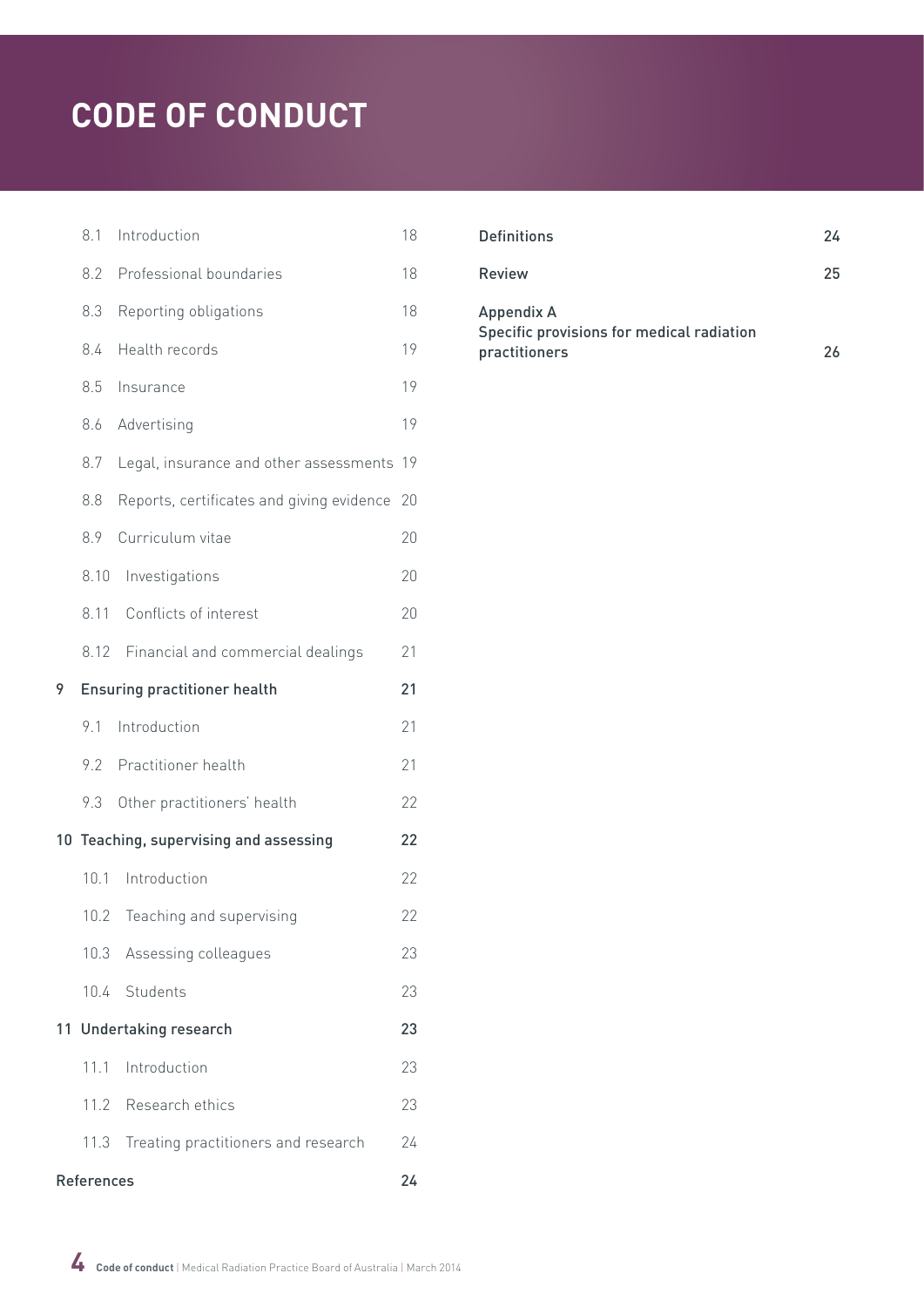### <span id="page-4-0"></span>**Overview**

This code seeks to assist and support registered health practitioners to deliver effective regulated health services within an ethical framework. Practitioners have a duty to make the care of patients or clients their first concern and to practise safely and effectively. Maintaining a high level of professional competence and conduct is essential for good care.

The code contains important standards for practitioner behaviour in relation to:

- providing good care, including shared decisionmaking
- working with patients or clients
- working with other practitioners
- working within the healthcare system
- minimising risk
- maintaining professional performance
- professional behaviour and ethical conduct
- ensuring practitioner health
- teaching, supervising and assessing, and
- research.

Making decisions about healthcare is the shared responsibility of the practitioner and the patients or clients (or their representative).

Relationships based on openness, trust and good communication will enable practitioners to work in partnership with their patients or clients. An important part of the practitioner–patient/client relationship is effective communication, in all forms, including in person, written and electronic.

Practitioners have ethical and legal obligations to protect the privacy of people requiring and receiving care. Patients or clients have a right to expect that practitioners and their staff will hold information about them in confidence, unless information is required to be released by law or public interest considerations.

Practitioners need to obtain informed consent for the care that they provide to their patients or clients. Caring for children and young people brings additional responsibilities for practitioners.

Good practice involves genuine efforts to understand the cultural needs and contexts of different patients or clients to obtain good health outcomes. Practitioners need to be aware that some patients or clients have additional needs and modify their approach appropriately.

When adverse events occur, practitioners have a responsibility to be open and honest in communication with patients or clients to review what has occurred.

In some circumstances, the relationship between a practitioner and a patient or client may become ineffective or compromised and may need to end.

Good relationships with colleagues and other practitioners strengthen the practitioner–patient/client relationship and enhance care.

Practitioners have a responsibility to contribute to the effectiveness and efficacy of the healthcare system.

Minimising risk to patients or clients is a fundamental component of practice. Good practice involves understanding and applying the key principles of risk minimisation and management to practice.

Maintaining and developing a practitioner's knowledge, skills and professional behaviour are core aspects of good practice.

Teaching, supervising and mentoring practitioners and students is important for the development of practitioners and for the care of patients or clients. It is part of good practice to contribute to these activities, and provide support, assessment, feedback and supervision for colleagues, practitioners in training and students.

Underpinning this code is the assumption that practitioners will exercise their professional judgement to deliver the best possible outcome for their patients.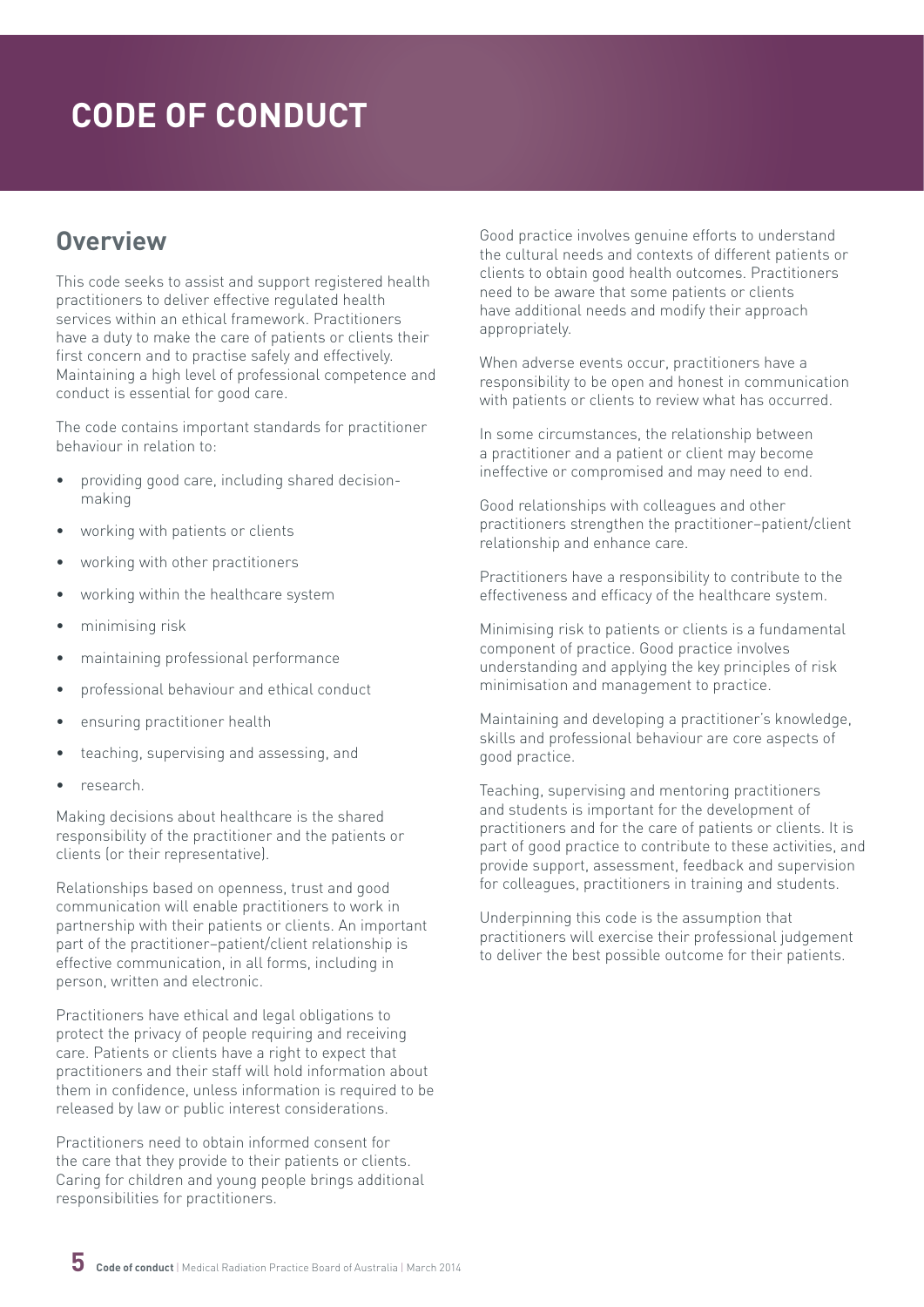### <span id="page-5-0"></span>**1 Introduction**

#### 1.1 Use of the code

This code seeks to assist and support practitioners to deliver appropriate, effective services within an ethical framework. Practitioners have a professional responsibility to be familiar with this code and to apply the guidance it contains.

This code will be used:

- to support individual practitioners in the challenging task of providing good healthcare and fulfilling their professional roles and to provide a framework to guide professional judgement
- to assist National Boards in their role of protecting the public by setting and maintaining standards of good practice – Boards will use this code when evaluating the professional conduct of practitioners. If professional conduct varies significantly from this code, practitioners should be prepared to explain and justify their decisions and actions and serious or repeated failure to meet this code may have consequences for registration
- as an additional resource for a range of uses that contribute to enhancing the culture of professionalism in the Australian health system: for example, in practitioner education; orientation, induction and supervision of students; and by administrators and policy makers in hospitals, health services and other institutions, and
- as a quide to the public and consumers of health services about what good practice is and the standard of behavior they should expect from health practitioners.

Practitioners must always act in accordance with the law. The code is not a substitute for the provisions of the Health Practitioner Regulation National Law, as in force in each state and territory (the National Law), other relevant legislation and case law. If there is any conflict between the code and the law, the law takes precedence. Practitioners need to be aware of and comply with, the standards, guidelines and policies of their National Board.

The code does not address in detail the range of general legal obligations that apply to practitioners, such as those under privacy, child protection and anti-discrimination legislation; responsibilities to employees and other individuals present at a practice under workplace health and safety legislation; and vicarious liability for employees under the general law. Practitioners should ensure that they are aware of their legal obligations and act in accordance with them.

This code is not an exhaustive study of professional ethics or an ethics guide. It does not address the standards of practice within individual health professions or disciplines. These standards of practice are generally found in documents issued by the relevant National Boards and/or professional bodies.

While good healthcare respects the rights of patients or clients, this code is not a charter of rights (an example of a charter is the *Australian charter of healthcare rights* issued by the Australian Commission on Safety and Quality in Health Care and available at [www.safetyandquality.gov.au\)](http://www.safetyandquality.gov.au).

The focus of this code is on good practice and professional behaviour. It is not intended as a mechanism to address disputes between professional colleagues, e.g. in relation to termination of business relationships and disputes over patients or clients.

### 1.2 Professional values and qualities

While individual practitioners have their own personal beliefs and values, there are certain professional values on which all practitioners are expected to base their practice. These professional values apply to the practitioner's conduct regardless of the setting, including in person and electronically, e.g. social media, e-health etc.

Practitioners have a duty to make the care of patients or clients their first concern and to practise safely and effectively. They must be ethical and trustworthy. Patients or clients trust practitioners because they believe that, in addition to being competent, practitioners will not take advantage of them and will display qualities such as integrity, truthfulness, dependability and compassion. Patients or clients also rely on practitioners to protect their confidentiality.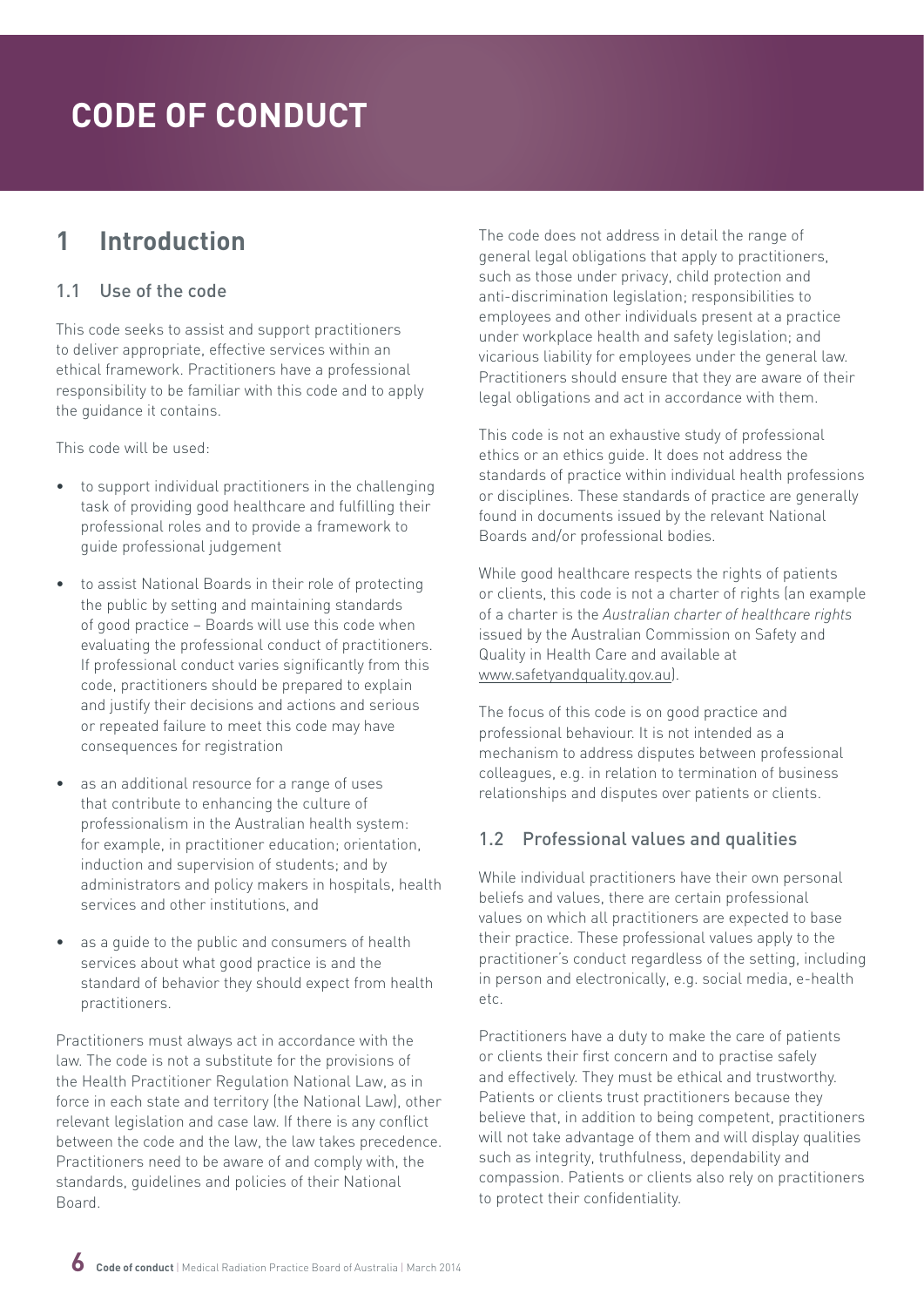<span id="page-6-0"></span>Practitioners have a responsibility to protect and promote the health of individuals and the community.

Good practice is centred on patients or clients. It involves practitioners understanding that each patient or client is unique and working in partnership with patients or clients, adapting what they do to address the needs and reasonable expectations of each person. This includes cultural awareness: being aware of their own culture and beliefs and respectful of the beliefs and cultures of others, and recognising that these cultural differences may impact on the practitioner–patient/ client relationship and on the delivery of services. Good practice also includes being aware that differences such as gender, sexuality, age, belief systems and other anti-discrimination grounds in relevant legislation may influence care needs, and avoiding discrimination on the basis of these differences.

Effective communication in all forms underpins every aspect of good practice.

Professionalism embodies all the qualities described here and includes self-awareness and self-reflection. Practitioners are expected to reflect regularly on whether they are practising effectively, on what is happening in their relationships with patients or clients and colleagues, and on their own health and wellbeing. They have a duty to keep their skills and knowledge up to date, refine and develop their clinical judgement as they gain experience, and contribute to their profession.

Practitioners have a responsibility to recognise and work within the limits of their competence and scope of practice. Scopes of practice vary according to different roles; for example, practitioners, researchers and managers will all have quite different competence and scopes of practice. To illustrate, in relation to working within their scope of practice, practitioners may need to consider whether they have the appropriate qualifications and experience to provide advice on over the counter and scheduled medicines, herbal remedies, vitamin supplements, etc.

Practitioners should be committed to safety and quality in healthcare (the Australian Commission on Safety and Quality in Health Care is at [www.safetyandquality.gov.au](http://www.safetyandquality.gov.au) – also see the references section at the end of this code).

### 1.3 Australia and Australian healthcare

Australia is culturally and linguistically diverse. We inhabit a land that, for many ages, was held and cared for by Aboriginal and/or Torres Strait Islander Australians, whose history and culture have uniquely shaped our nation. Our society is further enriched by the contribution of people from many nations who have made Australia their home.

Practitioners in Australia reflect the cultural diversity of our society and this diversity strengthens the health professions.

There are many ways to practise a health profession in Australia. Practitioners have critical roles in caring for people who are unwell, assisting people to recover and seeking to keep people well. This code focuses on these roles. For practitioners with roles that involve little or no contact with patients or clients, not all of this code may be relevant, but the underpinning principles will still apply.

### 1.4 Substitute decision-makers

There are several conditions or situations in which patients or clients may have limited competence or capacity to make independent decisions about their health care; for example, people with dementia or acute conditions that temporarily affect competence and children or young people, depending on their age and capacity (see Section 3.5 *Informed consent*).

In this code, reference to the terms 'patients or clients' also includes substitute decision-makers for patients or clients who do not have the capacity to make their own decisions. These can be parents or a legally appointed decision-maker. If in doubt, seek advice from the relevant guardianship authority.

### **2 Providing good care**

### 2.1 Introduction

Care of the patient or client is the primary concern for health professionals in clinical practice. Providing good care includes: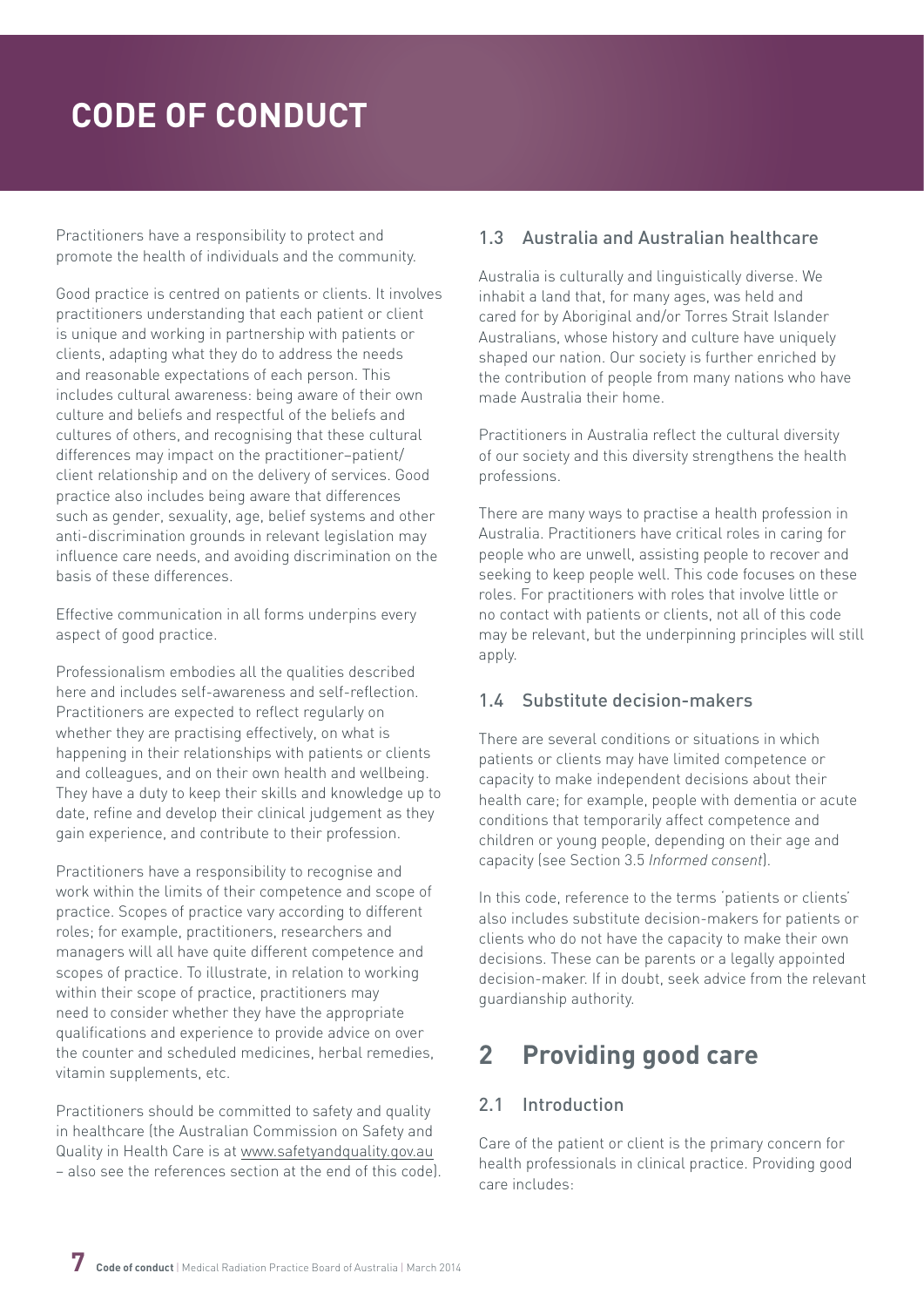- <span id="page-7-0"></span>a) assessing the patient or client, taking into account their history, views and an appropriate physical examination where relevant; the history includes relevant psychological, social and cultural aspects
- b) formulating and implementing a suitable management plan (including providing treatment and advice and, where relevant, arranging investigations and liaising with other treating practitioners)
- c) facilitating coordination and continuity of care
- d) recognising the limits to a practitioner's own skills and competence and referring a patient or client to another practitioner when this is in the best interests of the patients or clients, and
- e) recognising and respecting the rights of patients or clients to make their own decisions.

#### 2.2 Good care

Maintaining a high level of professional competence and conduct is essential for good care. Good practice involves:

- a) recognising and working within the limits of a practitioner's competence and scope of practice, which may change over time
- b) ensuring that practitioners maintain adequate knowledge and skills to provide safe and effective care
- c) when moving into a new area of practice, ensuring that a practitioner has undertaken sufficient training and/or qualifications to achieve competency in that area
- d) practising patient/client-centred care, including encouraging patients or clients to take interest in, and responsibility for, the management of their health and supporting them in this
- e) maintaining adequate records (see Section 8.4 *Health records*)
- f) considering the balance of benefit and harm in all clinical management decisions
- g) communicating effectively with patients or clients (see Section 3.3 *Effective communication*)
- h) providing treatment options based on the best available information and not influenced by financial gain or incentives
- i) taking steps to alleviate the symptoms and distress of patients or clients, whether or not a cure is possible
- j) supporting the right of the patient or client to seek a second opinion
- k) consulting and taking advice from colleagues when appropriate
- l) making responsible and effective use of the resources available to practitioners (see Section 5.2 *Wise use of healthcare resources*)
- m) ensuring that the personal views of a practitioner do not affect the care of a patient or client adversely
- n) practising in accordance with the current and accepted evidence base of the health profession, including clinical outcomes
- o) evaluating practice and the decisions and actions in providing good care, and
- p) facilitating the quality use of therapeutic products based on the best available evidence and the patient or client's needs.

### 2.3 Shared decision-making

Making decisions about healthcare is the shared responsibility of the treating practitioner and the patient or client who may wish to involve their family, carer/s and/or others. Practitioners have the responsibility to create and foster conditions for this to occur. (Also see Section 1.4 *Substitute decision-makers.*)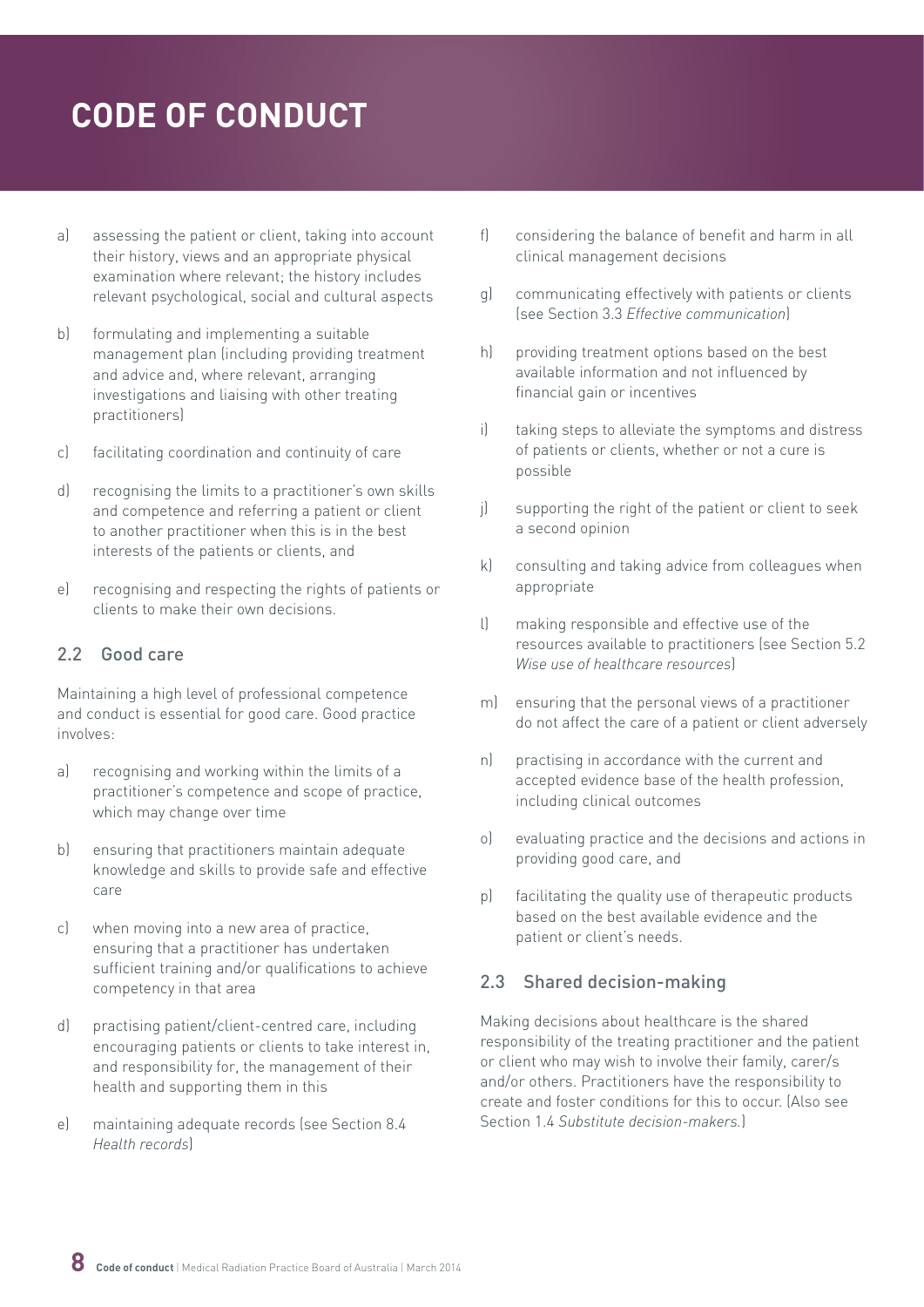#### <span id="page-8-0"></span>2.4 Decisions about access to care

Practitioner decisions about access to care need to be free from bias and discrimination. Good practice involves:

- a) treating patients or clients with respect at all times
- b) not prejudicing the care of a patient or client because a practitioner believes that the behaviour of the patient or client has contributed to their condition
- c) upholding the duty to the patient or client and not discriminating on grounds irrelevant to healthcare, including race, religion, sex, disability or other grounds specified in anti-discrimination legislation
- d) investigating and treating patients or clients on the basis of clinical need and the effectiveness of the proposed investigations or treatment, and not providing unnecessary services or encouraging the indiscriminate or unnecessary use of health services
- e) keeping practitioners and their staff safe when caring for patients or clients; while action should be taken to protect practitioners and their staff if a patient or client poses a risk to health or safety, the patient or client should not be denied care, if reasonable steps can be taken to keep practitioners and their staff safe
- f) being aware of a practitioner's right to not provide or participate directly in treatments to which the practitioner objects conscientiously, informing patients or clients and, if relevant, colleagues of the objection, and not using that objection to impede access to treatments that are legal, and
- g) not allowing moral or religious views to deny patients or clients access to healthcare, recognising that practitioners are free to decline to provide or participate in that care personally.

### 2.5 Treatment in emergencies

Treating patients or clients in emergencies requires practitioners to consider a range of issues, in addition to the provision of best care. Good practice involves offering assistance in an emergency that takes account of the practitioner's own safety, skills, the availability of other options and the impact on any other patients or clients under the practitioner's care, and continuing to provide that assistance until services are no longer required.

### **3 Working with patients or clients**

### 3.1 Introduction

Relationships based on respect, trust and good communication will enable practitioners to work in partnership with patients or clients.

### 3.2 Partnership

A good partnership between a practitioner and the person they are caring for requires high standards of personal conduct. This involves:

- a) being courteous, respectful, compassionate and honest
- b) treating each patient or client as an individual
- c) protecting the privacy and right to confidentiality of patients or clients, unless release of information is required by law or by public interest considerations
- d) encouraging and supporting patients or clients and, when relevant, their carer/s or family in caring for themselves and managing their health
- e) encouraging and supporting patients or clients to be well-informed about their health and assisting patients or clients to make informed decisions about their healthcare activities and treatments by providing information and advice to the best of a practitioner's ability and according to the stated needs of patients or clients
- f) respecting the right of the patient or client to choose whether or not they participate in any treatment or accept advice, and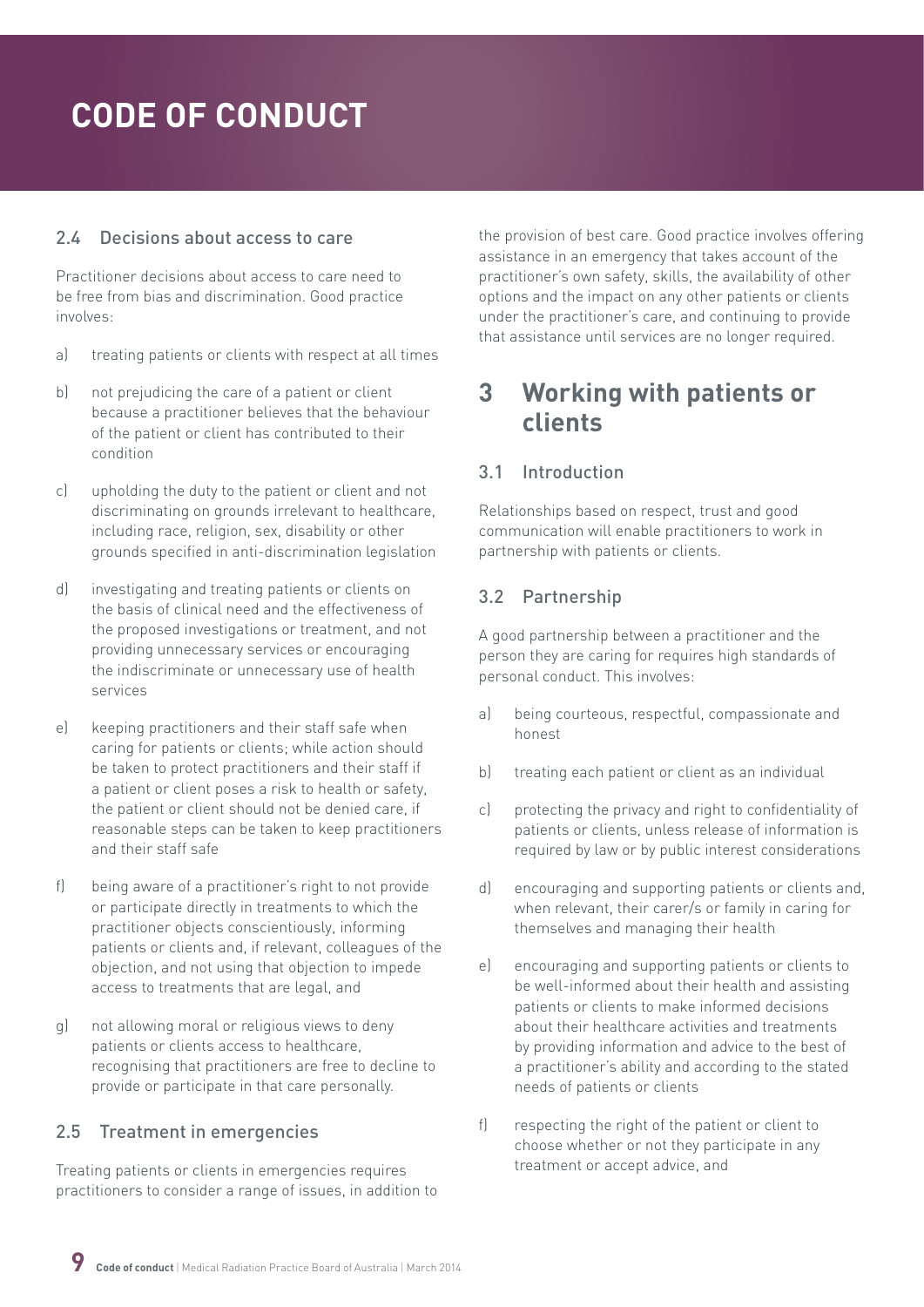<span id="page-9-0"></span>g) recognising that there is a power imbalance in the practitioner–patient/client relationship and not exploiting patients or clients physically, emotionally, sexually or financially (also see Section 8.2 *Professional boundaries* and Section 8.12 *Financial and commercial dealings*).

#### 3.3 Effective communication

An important part of the practitioner–patient/client relationship is effective communication. This involves:

- a) listening to patients or clients, asking for and respecting their views about their health and responding to their concerns and preferences
- b) awareness of health literacy issues and taking health literacy into account and/or adjusting their communication in response
- c) encouraging patients or clients to tell a practitioner about their condition and how they are managing it, including any other health advice they have received, any prescription or other medications they have been prescribed and any other therapies they are using
- d) informing patients or clients of the nature of and need for all aspects of their clinical care, including examination and investigations, and giving them adequate opportunity to question or refuse intervention and treatment
- e) discussing with patients or clients their condition and the available healthcare options, including their nature, purpose, possible positive and adverse consequences, limitations and reasonable alternatives wherever they exist
- f) endeavouring to confirm that a patient or client understands what a practitioner has said
- g) ensuring that patients or clients are informed of the material risks associated with any part of a proposed management plan
- h) responding to questions from patients or clients and keeping them informed about their clinical progress
- i) making sure, whenever practical, that arrangements are made to meet the specific language, cultural and communication needs of patients or clients and being aware of how these needs affect understanding
- j) becoming familiar with, and using wherever necessary, qualified language interpreters or cultural interpreters to help meet the communication needs of patients or clients, including those who require assistance because of their English skills, or because they are speech or hearing impaired (wherever possible, practitioners should use trained translators and interpreters rather than family members or other staff)
- k) when using interpreters:
	- taking reasonable steps to ensure that the interpreter is competent to work as an interpreter in the relevant context
	- taking reasonable steps to ensure that the interpreter is not in a relationship with the patient or client that may impair the interpreter's judgement
	- taking reasonable steps to ensure that the interpreter will keep confidential the existence and content of the service provided to the patient or client
	- taking reasonable steps to ensure that the interpreter is aware of any other relevant provisions of this code, and
	- obtaining informed consent from the patient or client to use the selected interpreter
- l) using social media, e-health and personally controlled electronic health records appropriately, consistent with this code, and
- m) communicating appropriately with and providing relevant information to other stakeholders, including other treating practitioners, in accordance with applicable privacy requirements.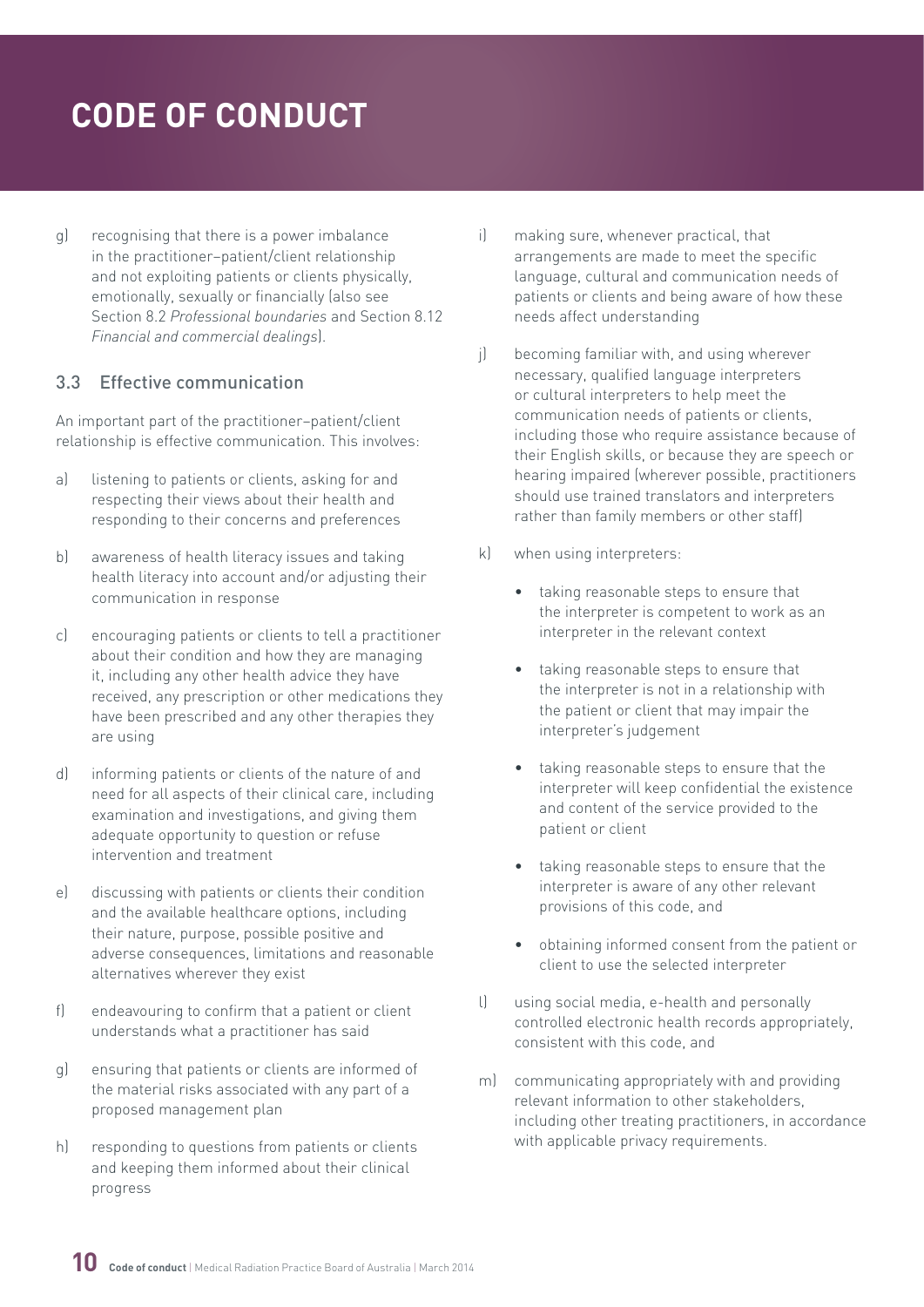### <span id="page-10-0"></span>3.4 Confidentiality and privacy

Practitioners have ethical and legal obligations to protect the privacy of people requiring and receiving care. Patients or clients have a right to expect that practitioners and their staff will hold information about them in confidence, unless release of information is required by law or public interest considerations. Good practice involves:

- a) treating information about patients or clients as confidential and applying appropriate security to electronic and hard copy information
- b) seeking consent from patients or clients before disclosing information, where practicable
- c) being aware of the requirements of the privacy and/or health records legislation that operates in relevant states and territories and applying these requirements to information held in all formats, including electronic information
- d) sharing information appropriately about patients or clients for their healthcare while remaining consistent with privacy legislation and professional guidelines about confidentiality
- e) where relevant, being aware that there are complex issues relating to genetic information and seeking appropriate advice about disclosure of such information
- f) providing appropriate surroundings to enable private and confidential consultations and discussions to take place
- g) ensuring that all staff are aware of the need to respect the confidentiality and privacy of patients or clients and refrain from discussing patients or clients in a non-professional context
- h) complying with relevant legislation, policies and procedures relating to consent
- i) using consent processes, including formal documentation if required, for the release and exchange of health and medical information, and
- j) ensuring that use of social media and e-health is consistent with the practitioner's ethical and legal obligations to protect privacy.

### 3.5 Informed consent

Informed consent is a person's voluntary decision about healthcare that is made with knowledge and understanding of the benefits and risks involved. A useful guide to the information that practitioners need to give to patients is available in the National Health and Medical Research Council (NHMRC) publication *General guidelines for medical practitioners in providing information to patients* ([www.nhmrc.gov.au](file:///C:\Users\helen\AppData\Local\Microsoft\Windows\Temporary Internet Files\Content.Outlook\LLROZHLU\Early and multiple versions\www.nhmrc.gov.au)). The NHMRC guidelines cover the information that practitioners should provide about their proposed management or approach, including the need to provide more information where the risk of harm is greater and likely to be more serious and advice about how to present information.

- a) providing information to patients or clients in a way they can understand before asking for their consent
- b) obtaining informed consent or other valid authority before undertaking any examination or investigation, providing treatment (this may not be possible in an emergency) or involving patients or clients in teaching or research, including providing information on material risks
- c) when referring a patient or client for investigation or treatment, advising the patient or client that there may be additional costs, which they may wish to clarify before proceeding
- d) when working with a patient or client whose capacity to give consent is or may be impaired or limited, obtaining the consent of people with legal authority to act on behalf of the patient or client and attempting to obtain the consent of the patient or client as far as practically possible
- e) being mindful of additional informed consent requirements when supplying or prescribing products not approved or made in Australia, and
- f) documenting consent appropriately, including considering the need for written consent for procedures which may result in serious injury or death.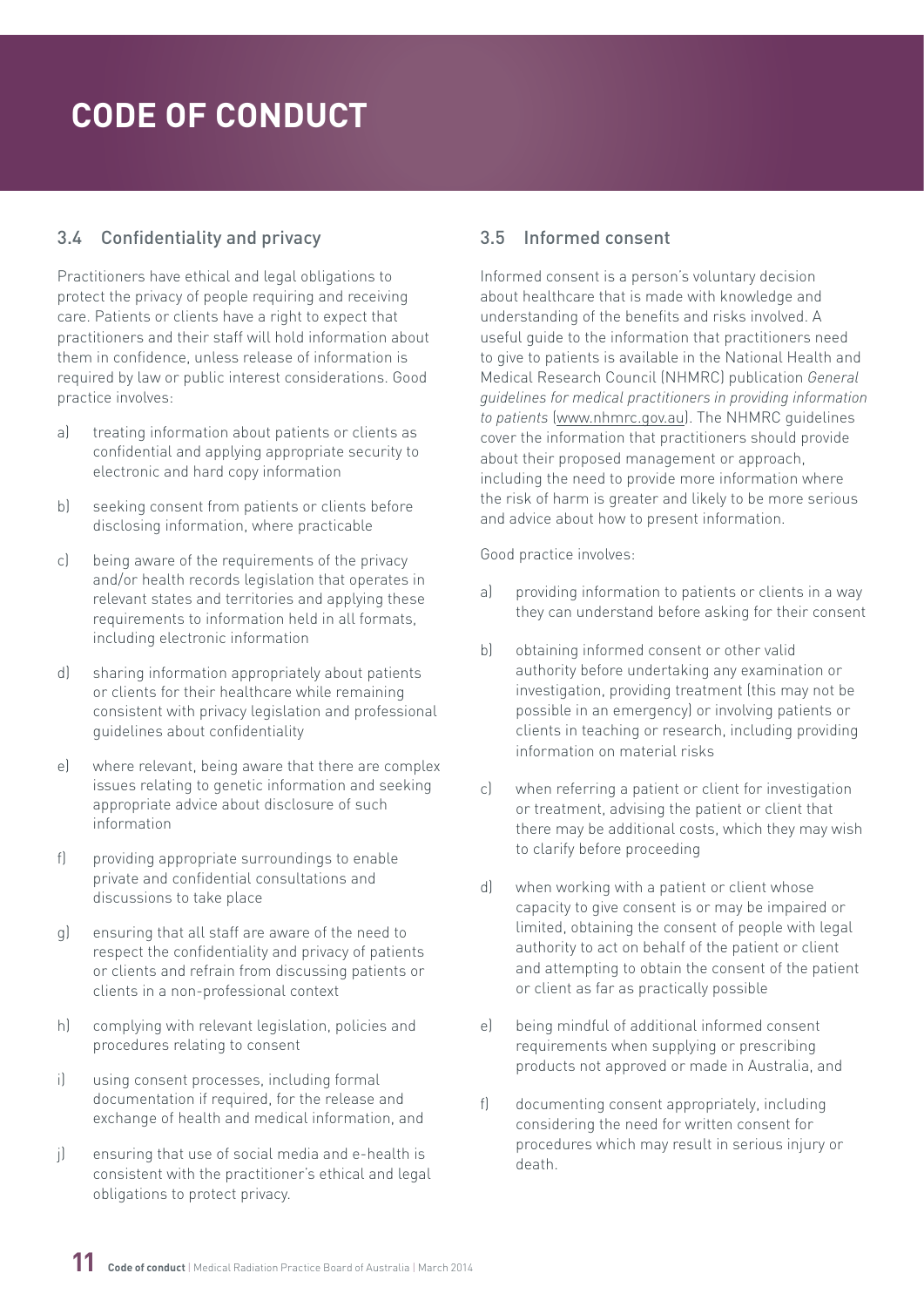#### <span id="page-11-0"></span>Fees and financial consent

- a) Patients or clients should be made aware of all the fees and charges involved in a course of treatment, preferably before the health service is provided.
- b) Discussion about fees should be in a manner appropriate to the professional relationship and should include discussion about the cost of all required services and general agreement about the level of treatment to be provided.

### 3.6 Children and young people

Caring for children and young people brings additional responsibilities for practitioners. Mandatory reporting of child abuse and neglect is legislated in all states and territories in Australia. Practitioners have a responsibility to be aware of the mandatory reporting requirements in their state or territory.

Good practice involves:

- a) placing the interests and wellbeing of the child or young person first
- b) considering the young person's capacity for decision-making and consent; in general, where a practitioner judges that a person is of a sufficient age and of sufficient mental and emotional capacity to give consent to a service, then that person should be able to request and provide informed consent to receive services without the consent of a parent, guardian or other legal representative
- c) ensuring that, when communicating with a child or young person, practitioners:
	- treat the child or young person with respect and listen to their views
	- encourage questions and answer those questions to the best of the practitioner's ability
	- provide information in a way the child or young person can understand
	- recognise the role of parents or guardians and, when appropriate, encourage the child or young person to involve their parents or guardians in decisions about care, and

• remain alert to children and young people who may be at risk and notify appropriate child protection authorities as required by law. This may include where a parent or guardian is refusing treatment for their child or young person and this decision may not be in the best interests of the child or young person.

#### 3.7 Culturally safe and sensitive practice

Good practice involves an awareness of the cultural needs and contexts of all patients and clients, to obtain good health outcomes. This includes:

- a) having knowledge of, respect for and sensitivity towards the cultural needs and background of the community practitioners serve, including those of Aboriginal and/or Torres Strait Islander Australians and those from culturally and linguistically diverse backgrounds. For example, better and safer outcomes may be achieved for some patients if they are able to be consulted or treated by a practitioner of the same gender
- b) acknowledging the social, economic, cultural, historic and behavioural factors influencing health, both at individual and population levels
- c) understanding that a practitioner's own culture and beliefs influence their interactions with patients or clients, and
- d) adapting practice to improve engagement with patients or clients and healthcare outcomes.

### 3.8 Patients who may have additional needs

Some patients or clients (including those with impaired decision-making capacity) have additional needs. Good practice in managing the care of these patients or clients includes:

- a) paying particular attention to communication
- b) being aware that increased advocacy may be necessary to ensure just access to healthcare
- c) recognising that there may be a range of people involved in their care such as carers, family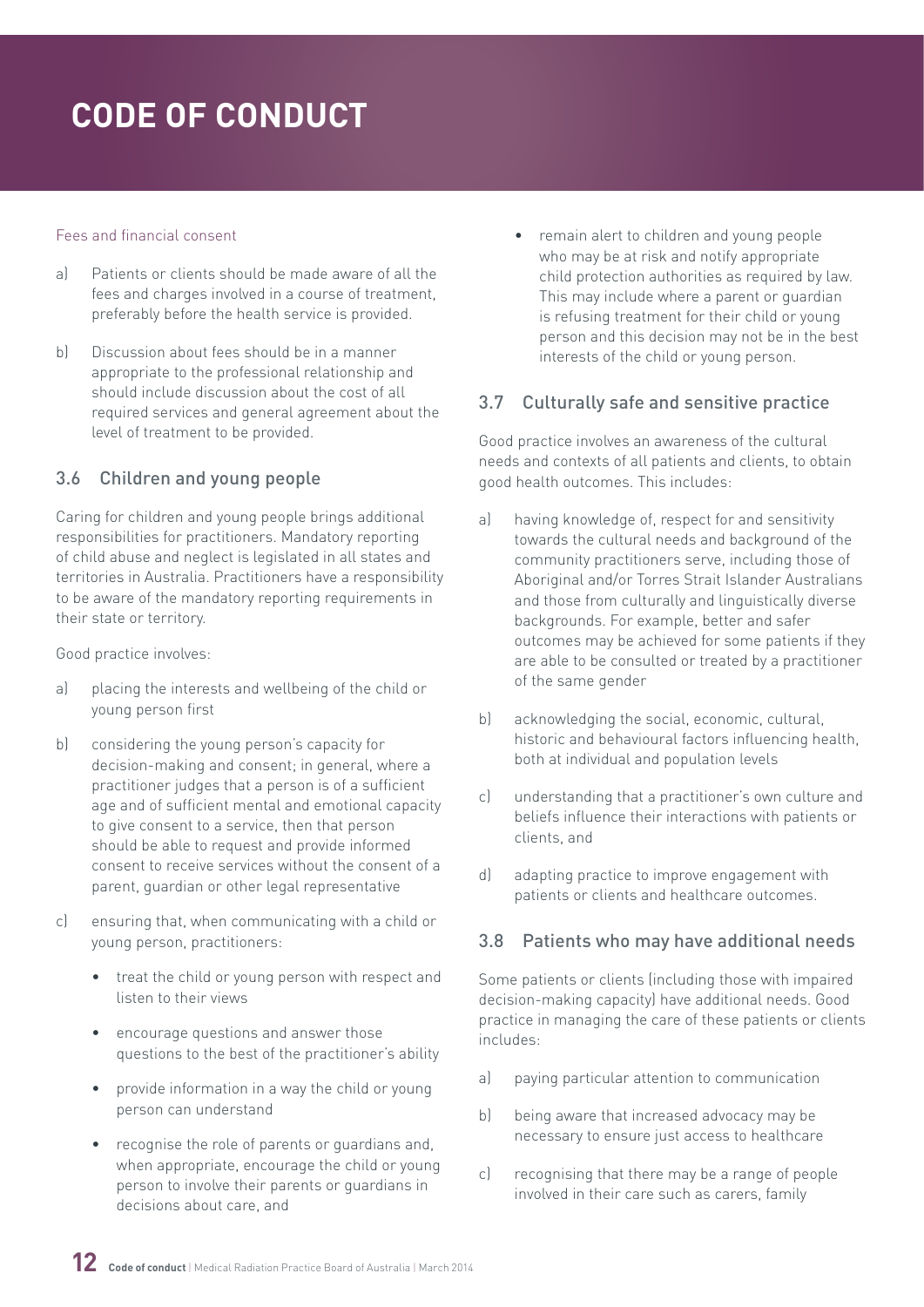<span id="page-12-0"></span>members or a guardian, and involving them when appropriate, and

d) being aware that these patients or clients may be at greater risk.

#### 3.9 Relatives, carers and partners

Good practice involves:

- a) being considerate to relatives, carers, partners and others close to the patient or client and respectful of their role in the care of the patient or client, and
- b) with appropriate consent, being responsive in providing information.

#### 3.10 Adverse events and open disclosure

When adverse events occur, practitioners have a responsibility to be open and honest in communication with a patient or client to review what has occurred and to report appropriately (also see 'open disclosure' at Section 6.2(a)). When something goes wrong, good practice involves:

- a) recognising what has happened
- b) acting immediately to rectify the problem, if possible, including seeking any necessary help and advice
- c) explaining to the patient or client as promptly and fully as possible what has happened and the anticipated short-term and long-term consequences
- d) listening to the patient or client
- e) acknowledging any patient or client distress and providing appropriate support
- f) complying with any relevant policies, procedures and reporting requirements, subject to advice from a professional indemnity insurer
- g) reviewing adverse events and implementing changes to reduce the risk of recurrence (see Section 6 *Minimising risk*)
- h) reporting adverse events to the relevant authority as required (see Section 6 *Minimising risk*), and
- i) ensuring patients or clients have access to information about the processes for making a complaint (for example, through the relevant National Board or healthcare complaints commission).

#### 3.11 When a complaint is made

Patients or clients have a right to complain about their care. When a complaint is made or a formal notification is received by a Board, good practice involves:

- a) acknowledging the person's right to complain
- b) working with the person to resolve the issue where possible
- c) providing a prompt, open and constructive response including an explanation and, if appropriate, an apology
- d) ensuring the complaint or notification does not affect the person's care adversely; in some cases, it may be advisable to refer the person to another practitioner, and
- e) complying with relevant complaints legislation, policies and procedures.

### 3.12 End-of-life care

Practitioners have a vital role in assisting the community to deal with the reality of death and its consequences. In caring for patients or clients towards the end of their life, good practice involves:

- a) taking steps to manage a person's symptoms and concerns in a manner consistent with their values and wishes
- b) when relevant, providing or arranging appropriate palliative care
- c) understanding the limits of services in prolonging life and recognising when efforts to prolong life may not benefit the person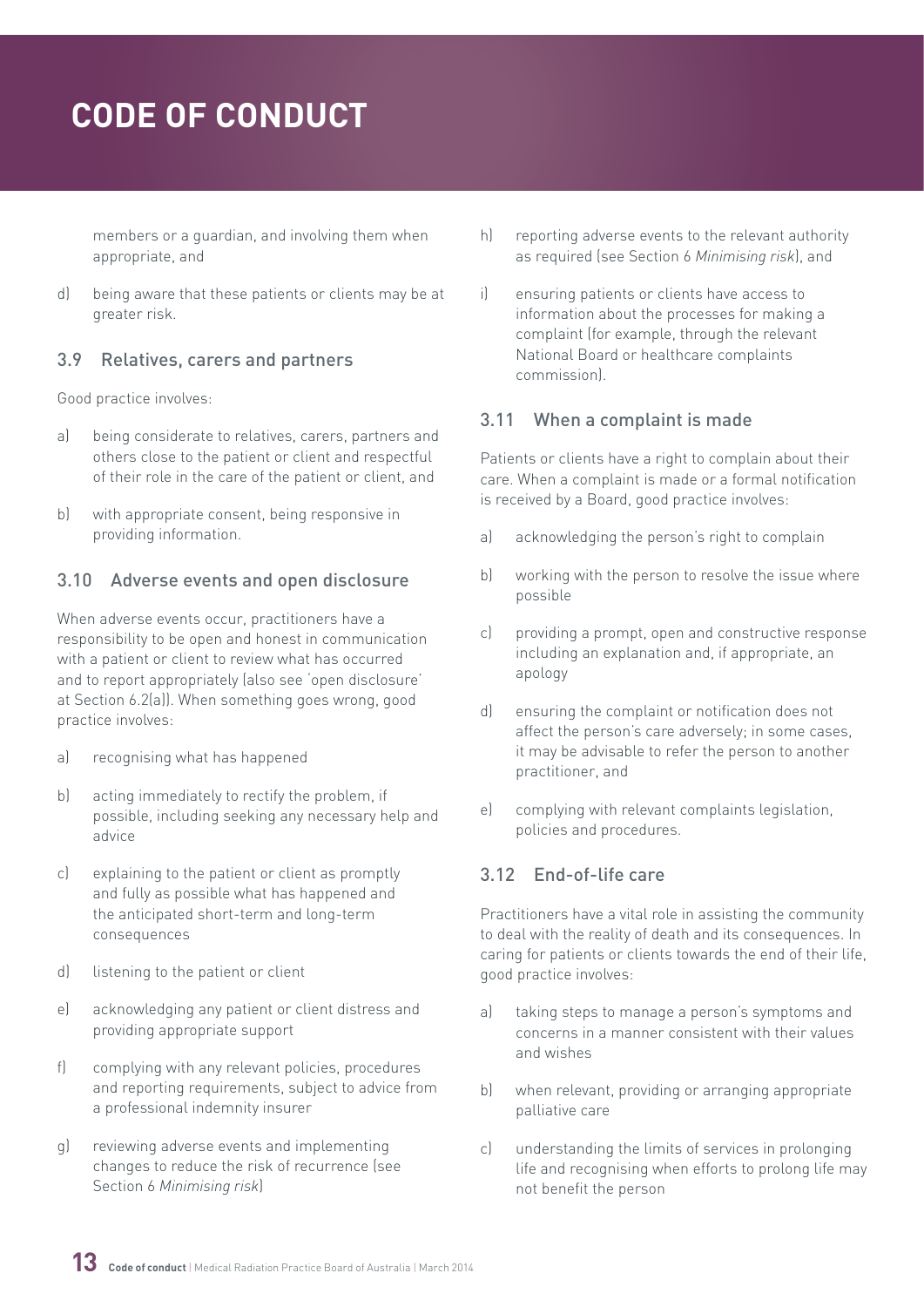- <span id="page-13-0"></span>d) for those practitioners involved in care that may prolong life, understanding that practitioners do not have a duty to try to prolong life at all cost but do have a duty to know when not to initiate and when to cease attempts at prolonging life, while ensuring that patients or clients receive appropriate relief from distress
- e) accepting that patients or clients have the right to refuse treatment or to request the withdrawal of treatment already started
- f) respecting different cultural practices related to death and dying
- g) striving to communicate effectively with patients or clients and their families so they are able to understand the outcomes that can and cannot be achieved
- h) when relevant, facilitating advanced care planning
- i) taking reasonable steps to ensure that support is provided to patients or clients and their families, even when it is not possible to deliver the outcome they desire
- j) communicating with patients or clients and their families about bad news or unexpected outcomes in the most appropriate way and providing support for them while they deal with this information, and
- k) when a patient or client dies, being willing to explain, to the best of the practitioner's knowledge, the circumstances of the death to appropriate members of their family and carers, unless it is known the patient or client would have objected.

### 3.13 Ending a professional relationship

In some circumstances, the relationship between a practitioner and a patient or client may become ineffective or compromised and may need to end. Good practice involves ensuring that the patient or client is informed adequately of the decision and facilitating arrangements for the continuing care of the patient or client, including passing on relevant clinical information.

### 3.14 Understanding boundaries

Good practice includes recognising the potential conflicts, risks and complexities of providing care to those in a close relationship, for example close friends, work colleagues and family members and that this can be inappropriate because of the lack of objectivity, possible discontinuity of care and risks to the practitioner or patient. When a practitioner chooses to provide care to those in a close relationship, good practice requires that:

- adequate records are kept
- confidentiality is maintained
- adequate assessment occurs
- appropriate consent is obtained to the circumstances which is acknowledged by both the practitioner and patient or client
- the personal relationship does not in any way impair clinical judgement, and
- at all times an option to discontinue care is maintained. (Also see Section 8.2 *Professional boundaries.)*

### 3.15 Working with multiple clients

Where practitioners are considering treating multiple patients or clients simultaneously in class or group work, or more than one individual patient or client at the same time, practitioners should consider whether this mode of treatment is appropriate to the patients or clients involved, including whether it could compromise the quality of care (also see Section 3.4 *Confidentiality and privacy* and Section 3.5 *Informed consent*).

### 3.16 Closing or relocating a practice

When closing or relocating a practice, or when an employed practitioner moves between practices, good practice involves:

a) giving advance notice where possible and as early as possible, and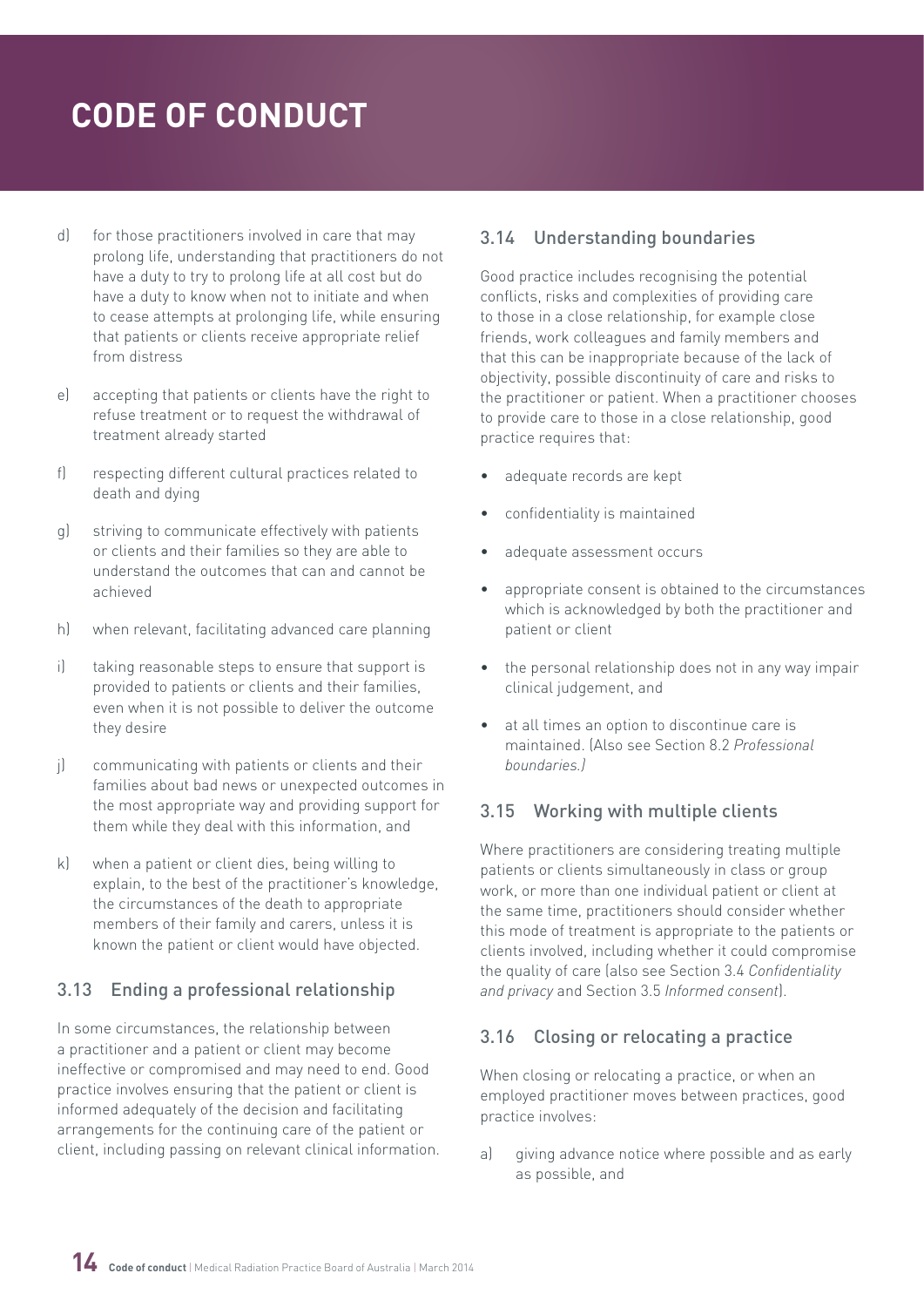<span id="page-14-0"></span>b) facilitating arrangements for the continuing care of all current patients, which may include the transfer or appropriate management of all patient records while following the law governing privacy and health records in the jurisdiction.

### **4 Working with other practitioners**

### 4.1 Introduction

Good relationships with colleagues and other practitioners strengthen the practitioner–patient/client relationship and enhance patient care.

#### 4.2 Respect for colleagues and other practitioners

Good care is enhanced when there is mutual respect and clear communication between all health professionals involved in the care of the patient or client. Good practice involves:

- a) communicating clearly, effectively, respectfully and promptly with colleagues and other practitioners caring for the patient or client
- b) acknowledging and respecting the contribution of all practitioners involved in the care of the patient or client, and
- c) behaving professionally and courteously to colleagues and other practitioners at all times, including when using social media.

### 4.3 Delegation, referral and handover

Delegation involves one practitioner asking another person or member of staff to provide care on behalf of the delegating practitioner while that practitioner retains overall responsibility for the care of the patient or client.

Referral involves one practitioner sending a patient or client to obtain an opinion or treatment from another practitioner. Referral usually involves the transfer (in part) of responsibility for the care of the patient or client, usually for a defined time and a particular purpose, such as care that is outside the referring practitioner's expertise or scope of practice.

Handover is the process of transferring all responsibility to another practitioner.

Good practice involves:

- a) taking reasonable steps to ensure that any person to whom a practitioner delegates, refers or hands over has the qualifications and/or experience and/ or knowledge and/or skills to provide the care required
- b) understanding that, although a delegating practitioner will not be accountable for the decisions and actions of those to whom they delegate, the delegating practitioner remains responsible for the overall management of the patient or client and for the decision to delegate, and
- c) always communicating sufficient information about the patient or client and the treatment needed to enable the continuing care of the patient or client.

### 4.4 Teamwork

Many practitioners work closely with a wide range of other practitioners, with benefits for patient care.

Effective collaboration is a fundamental aspect of good practice when working in a team. The care of patients or clients is improved when there is mutual respect and clear communication as well as an understanding of the responsibilities, capacities, constraints and ethical codes of each other's health professions. Working in a team does not alter a practitioner's personal accountability for professional conduct and the care provided. When working in a team, good practice involves:

- a) understanding the particular role in the team and attending to the responsibilities associated with that role
- b) advocating for a clear delineation of roles and responsibilities, including that there is a recognised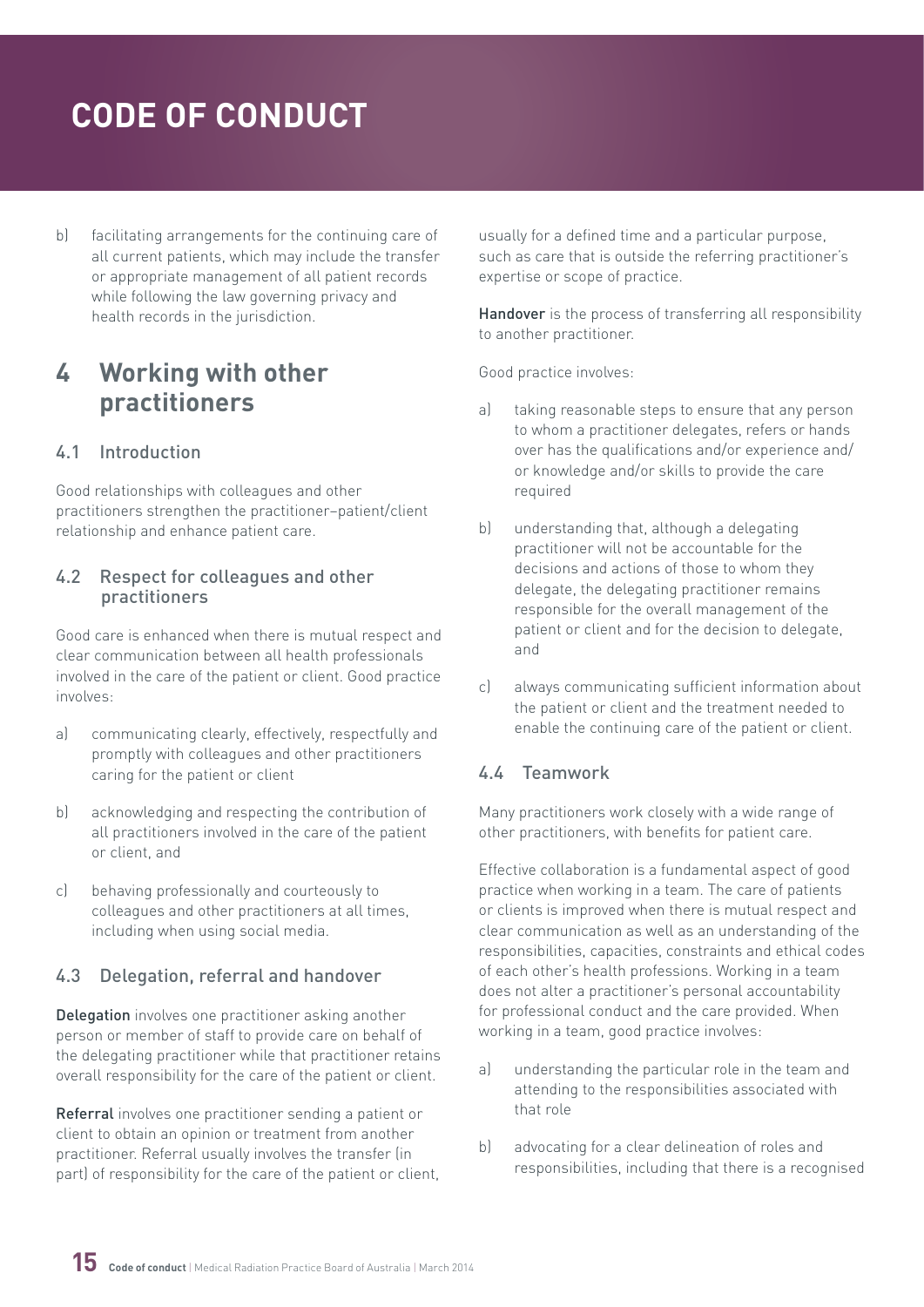<span id="page-15-0"></span>team leader or coordinator although care within the team may be provided by different practitioners from different health professions within different models of care

- c) communicating effectively with other team members
- d) informing patients or clients about the roles of team members
- e) acting as a positive role model for team members
- f) understanding the nature and consequences of bullying and harassment and seeking to avoid or eliminate such behaviour in the workplace, and
- g) supporting students and practitioners receiving supervision and others within the team.

#### 4.5 Coordinating care with other practitioners

Good patient care requires coordination between all treating practitioners. Good practice involves:

- a) communicating all the relevant information in a timely way, and
- b) ensuring that it is clear to the patient or client, the family and colleagues who has ultimate responsibility for coordinating the care of the patient or client.

### **5 Working within the healthcare system**

### 5.1 Introduction

Practitioners have a responsibility to contribute to the effectiveness and efficiency of the healthcare system.

#### 5.2 Wise use of healthcare resources

It is important to use healthcare resources wisely. Good practice involves:

- a) ensuring that the services provided are appropriate for the assessed needs of the patient or client and are not excessive, unnecessary or not reasonably required
- b) upholding the right of patients or clients to gain access to the necessary level of healthcare, and, whenever possible, helping them to do so
- c) supporting the transparent and equitable allocation of healthcare resources, and
- d) understanding that the use of resources can affect the access other patients or clients have to healthcare resources.

### 5.3 Health advocacy

There are significant disparities in the health status of different groups in the Australian community. These disparities result from social, cultural, geographic, health-related and other factors. In particular, Indigenous Australians bear the burden of gross social, cultural and health inequity. Other groups may experience health disparities including people with intellectual or physical disabilities, those from culturally and linguistically diverse backgrounds and refugees. Good practice involves using expertise and influence to protect and advance the health and wellbeing of individual patients or clients, communities and populations.

### 5.4 Public health

Practitioners have a responsibility to promote the health of the community through disease prevention and control, education and, where relevant, screening. Good practice involves:

- a) understanding the principles of public health, including health education, health promotion, disease prevention and control and screening, and
- b) participating in efforts to promote the health of the community and being aware of obligations in disease prevention, including screening and reporting notifiable diseases where relevant.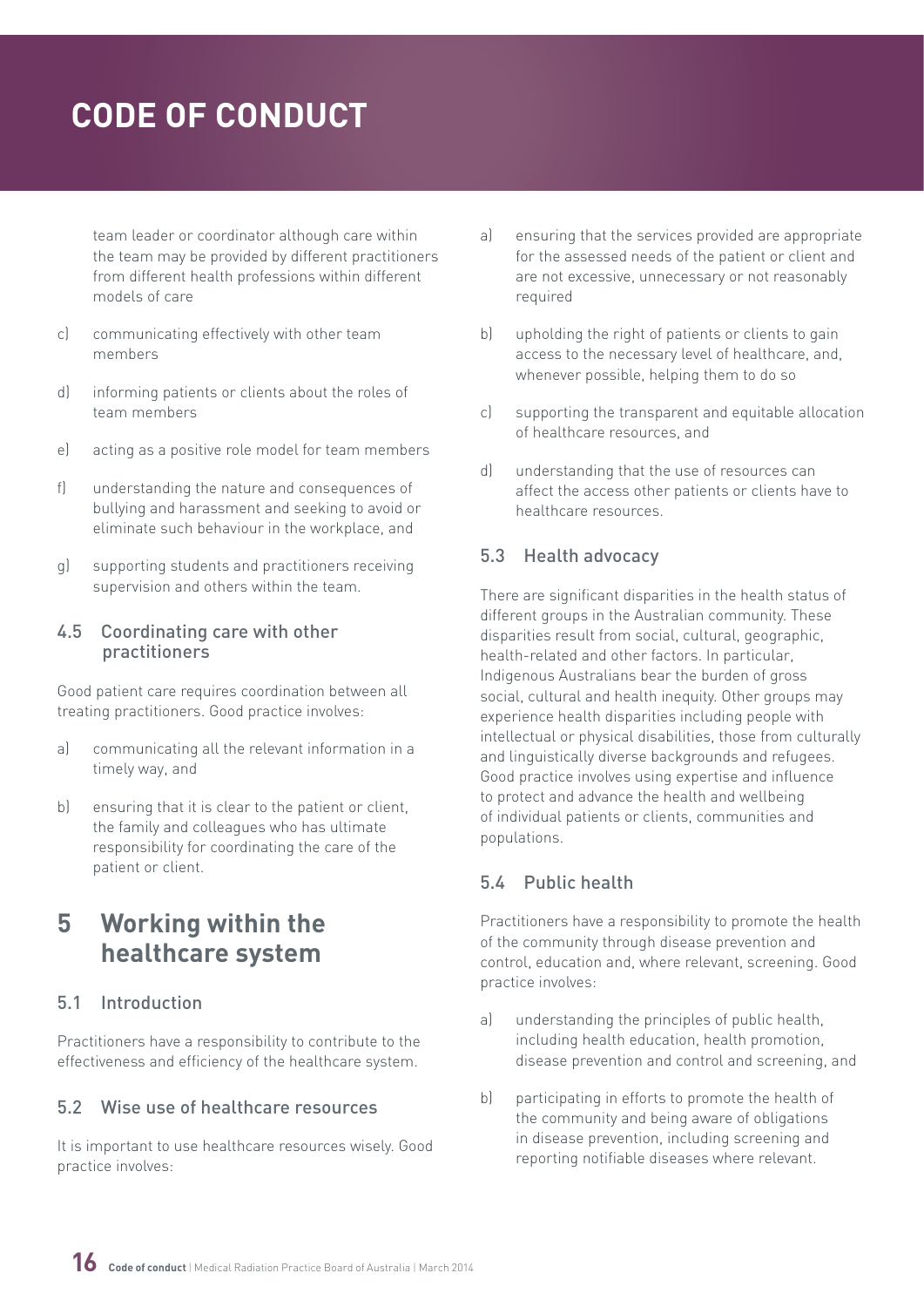### <span id="page-16-0"></span>**6 Minimising risk**

### 6.1 Introduction

Risk is inherent in healthcare. Minimising risk to patients or clients is an important component of practice. Good practice involves understanding and applying the key principles of risk minimisation and management in practice.



### 6.2 Risk management

Good practice in relation to risk management involves:

- a) being aware of the principles of open disclosure and a non-punitive approach to incident management; a useful reference is the Australian Commission on Safety and Quality in Health Care's National Open Disclosure Standard available at [www.safetyandquality.gov.au](file:///C:\Users\helen\AppData\Local\Microsoft\Windows\Temporary Internet Files\Content.Outlook\LLROZHLU\Early and multiple versions\www.safetyandquality.gov.au)
- b) participating in systems of quality assurance and improvement
- c) participating in systems for surveillance and monitoring of adverse events and 'near misses', including reporting such events to the relevant authority
- d) if a practitioner has management responsibilities, making sure that systems are in place for raising concerns about risks to patients or clients
- e) working in practice and within systems to reduce error and improve the safety of patients or clients and supporting colleagues who raise concerns about the safety of patients or clients, and
- f) taking all reasonable steps to address the issue if there is reason to think that the safety of patients or clients may be compromised.

### 6.3 Practitioner performance

The welfare of patients or clients may be put at risk if a practitioner is performing poorly. If there is a risk, good practice involves:

- a) complying with statutory reporting requirements, including those under the National Law
- b) recognising and taking steps to minimise the risks of fatigue, including complying with relevant state and territory occupational health and safety legislation
- c) if a practitioner knows or suspects that they have a health condition that could adversely affect judgement or performance, following the guidance in Section 9.2 *Practitioner health*
- d) taking steps to protect patients or clients from being placed at risk of harm posed by a colleague's conduct, practice or ill health
- e) taking appropriate steps to assist a colleague to receive help if there are concerns about the colleague's performance or fitness to practise, and
- f) if a practitioner is not sure what to do, seeking advice from an experienced colleague, the employer/s, practitioner health advisory services, professional indemnity insurers, the National Boards or a professional organisation.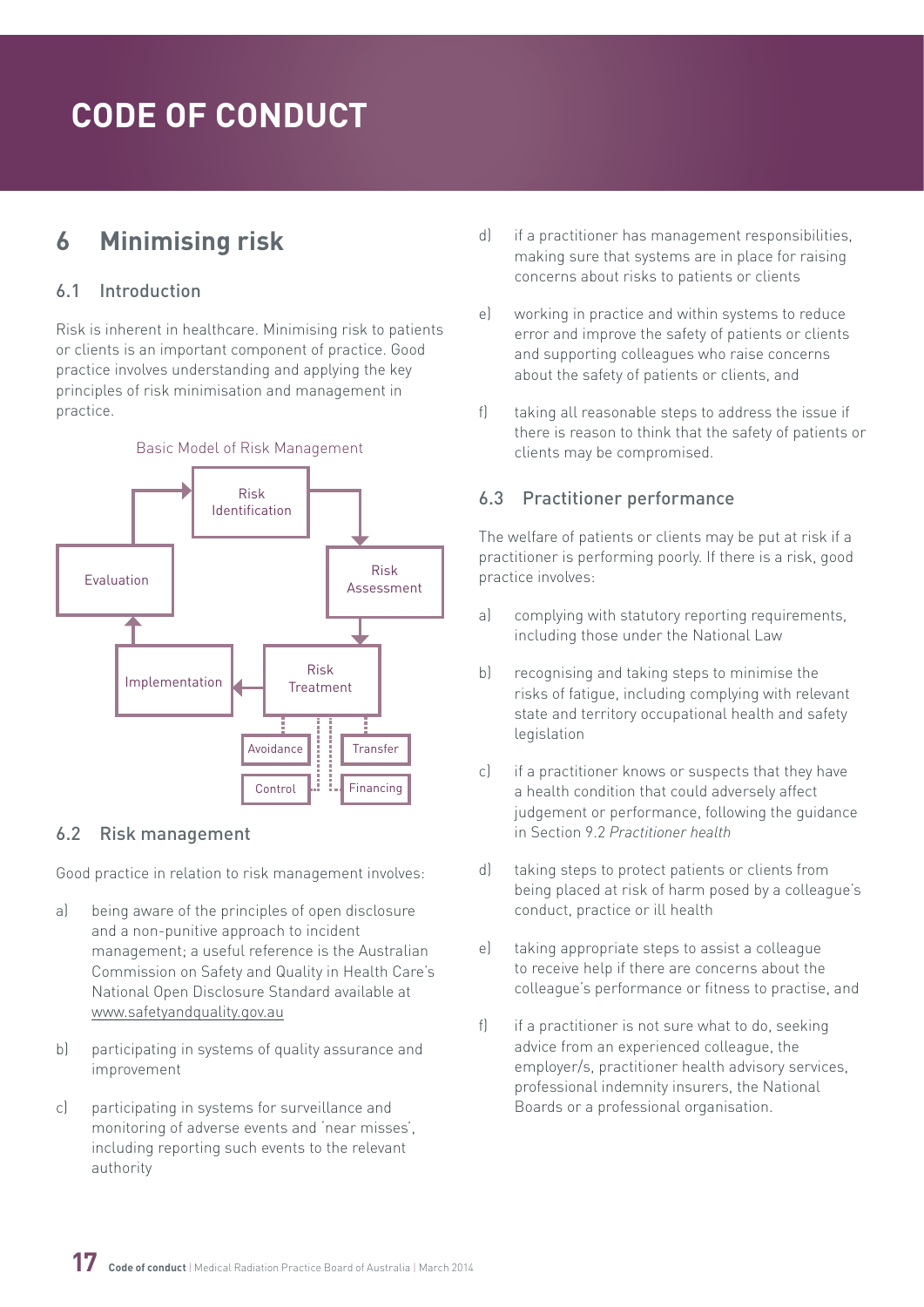### <span id="page-17-0"></span>**7 Maintaining professional performance**

#### 7.1 Introduction

Maintaining and developing knowledge, skills and professional behaviour are core aspects of good practice. This requires self-reflection and participation in relevant professional development, practice improvement and performance-appraisal processes to continually develop professional capabilities. These activities must continue through a practitioner's working life as science and technology develop and society changes.

#### 7.2 Continuing professional development (CPD)

Development of knowledge, skills and professional behaviour must continue throughout a practitioner's working life. Good practice involves keeping knowledge and skills up to date to ensure that practitioners continue to work within their competence and scope of practice. The National Law requires practitioners to undertake CPD. Practitioners should refer to the National Board's registration standard and guidelines on CPD for details of these requirements.

### **8 Professional behaviour**

### 8.1 Introduction

In professional life, practitioners must display a standard of behaviour that warrants the trust and respect of the community. This includes observing and practising the principles of ethical conduct.

The guidance contained in this section emphasises the core qualities and characteristics of good practitioners outlined in Section 1.2 *Professional values and qualities*.

### 8.2 Professional boundaries

Professional boundaries allow a practitioner and a patient/client to engage safely and effectively in a therapeutic relationship. Professional boundaries refers to the clear separation that should exist between professional conduct aimed at meeting the health needs of patients or clients and a practitioner's own personal views, feelings and relationships which are not relevant to the therapeutic relationship.

Professional boundaries are integral to a good practitioner–patient/client relationship. They promote good care for patients or clients and protect both parties. Good practice involves:

- a) maintaining professional boundaries
- b) never using a professional position to establish or pursue a sexual, exploitative or otherwise inappropriate relationship with anybody under a practitioner's care; this includes those close to the patient or client, such as their carer, guardian, spouse or the parent of a child patient or client
- c) recognising that sexual and other personal relationships with people who have previously been a practitioner's patients or clients are usually inappropriate, depending on the extent of the professional relationship and the vulnerability of a previous patient or client, and
- d) avoiding the expression of personal beliefs to patients or clients in ways that exploit their vulnerability or that are likely to cause them distress.

Practitioners need to be aware of and comply with any guidelines of their National Board in relation to professional boundaries.

### 8.3 Reporting obligations

Practitioners have statutory responsibility under the National Law to report matters to the National Boards: please refer to the Board's guidelines on mandatory reporting and sections 130 and 141 of the National Law. They also have professional obligations to report to the Boards and their employer/s if they have had any limitations placed on their practice. Good practice involves:

- a) being aware of these reporting obligations
- b) complying with any reporting obligations that apply to practice, and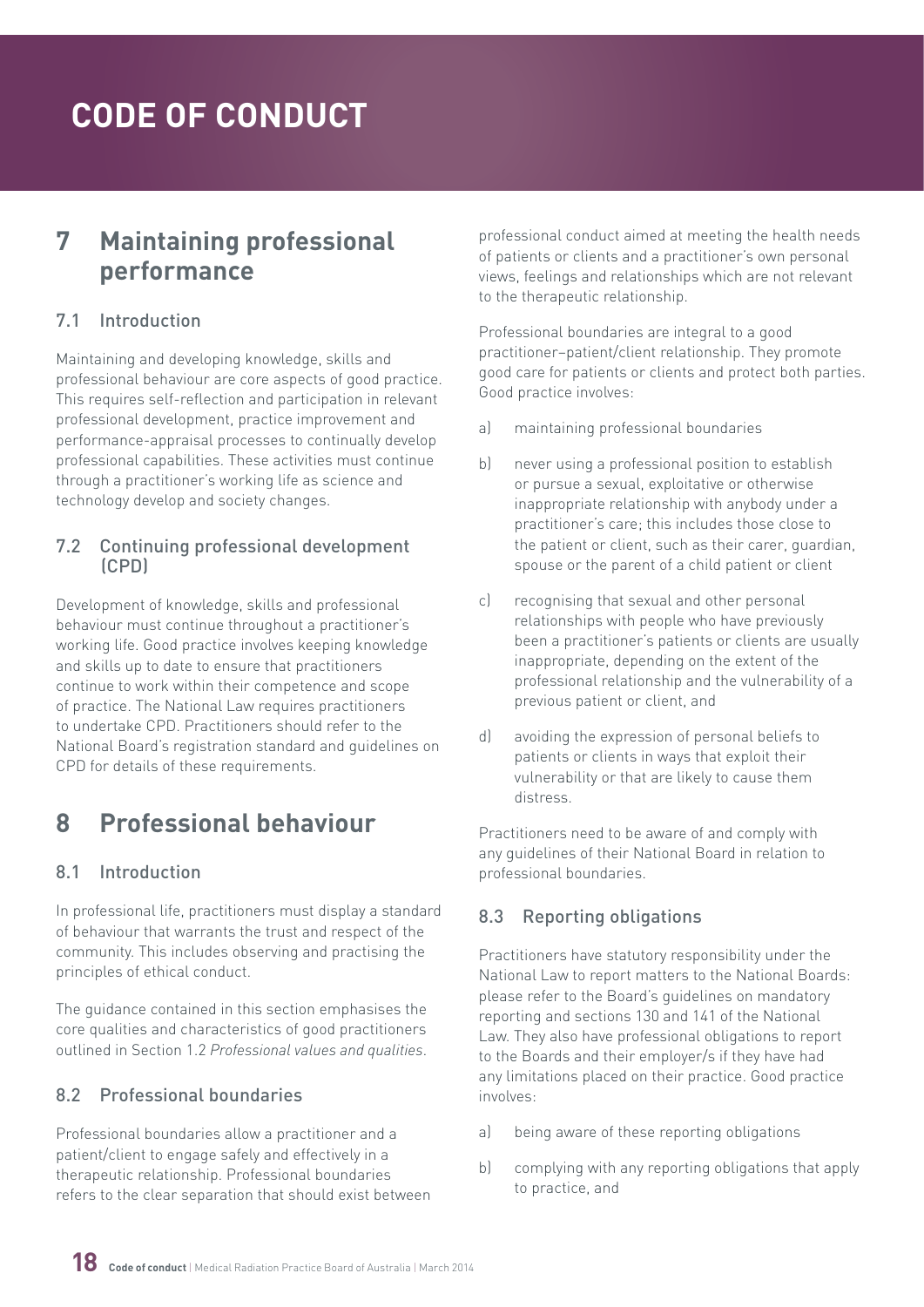<span id="page-18-0"></span>c) seeking advice from the Boards, professional indemnity insurer or other relevant bodies if practitioners are unsure about their obligations.

### 8.4 Health records

Maintaining clear and accurate health records is essential for the continuing good care of patients or clients. Practitioners should be aware that some National Boards have specific guidelines in relation to records. Good practice involves:

- a) keeping accurate, up-to-date, factual, objective and legible records that report relevant details of clinical history, clinical findings, investigations, information given to patients or clients, medication and other management in a form that can be understood by other health practitioners
- b) ensuring that records are held securely and are not subject to unauthorised access, regardless of whether they are held electronically and/or in hard copy
- c) ensuring that records show respect for patients or clients and do not include demeaning or derogatory remarks
- d) ensuring that records are sufficient to facilitate continuity of care
- e) making records at the time of events or as soon as possible afterwards
- f) recognising the right of patients or clients to access information contained in their health records and facilitating that access, and
- g) promptly facilitating the transfer of health information when requested by patients or clients.

### 8.5 Insurance

Practitioners have a statutory requirement to ensure that practice is appropriately covered by professional indemnity insurance (see the Board's professional indemnity insurance registration standard).

### 8.6 Advertising

Advertisements for services can be useful in providing information for patients or clients. All advertisements must comply with the provisions of the National Law on the advertising of regulated health services, relevant consumer protection legislation, and state and territory fair trading Acts and, if applicable, legislation regulating the advertising of therapeutic goods.

Good practice involves complying with the National Law, (explained in the Board's guidelines on advertising of regulated health services) and relevant Commonwealth, state and territory legislation and ensuring that any promotion of therapeutic products is ethical.

### 8.7 Legal, insurance and other assessments

When a practitioner is contracted by a third party to provide a legal, insurance or other assessment of a person who is not their patient or client, the usual therapeutic practitioner–patient/client relationship does not exist. In this situation, good practice involves:

- a) applying the standards or professional behaviour described in this code to the assessment; in particular, being courteous, alert to the concerns of the person and ensuring the person's consent
- b) explaining to the person the practitioner's area of practice, role and the purpose, nature and extent of the assessment to be conducted
- c) anticipating and seeking to correct any misunderstandings that the person may have about the nature and purpose of the assessment and report
- d) providing an impartial report (see Section 8.8 *Reports, certificates and giving evidence*), and
- e) recognising that if an unrecognised, serious problem is discovered during the assessment, there is a duty of care to inform the patient or client or their treating practitioner.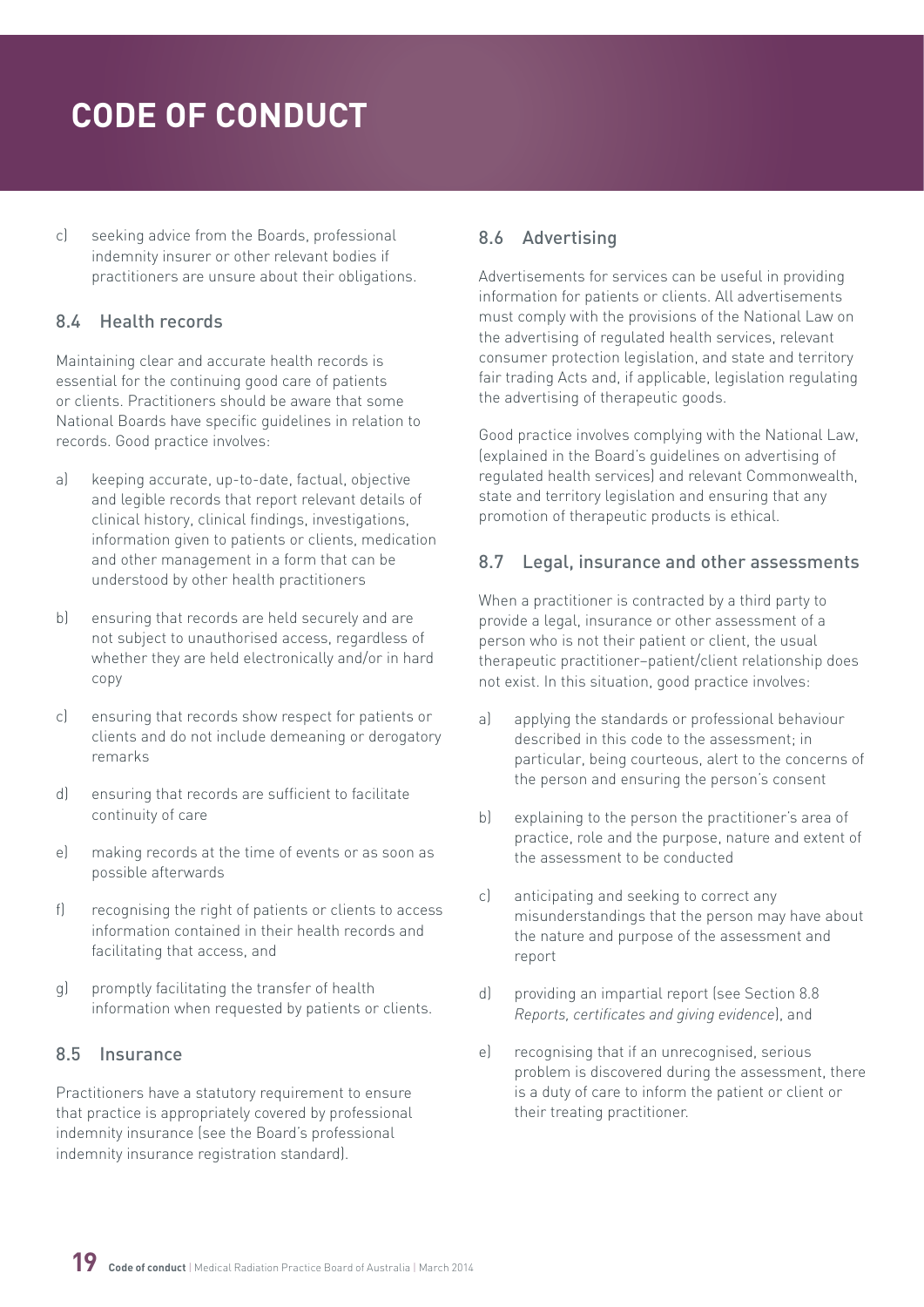### <span id="page-19-0"></span>8.8 Reports, certificates and giving evidence

The community places a great deal of trust in practitioners. Consequently, some practitioners have been given the authority to sign documents such as sickness or fitness for work certificates on the assumption that they will only sign statements that they know, or reasonably believe, to be true. Good practice involves:

- a) being honest and not misleading when writing reports and certificates and only signing documents believed to be accurate
- b) taking reasonable steps to verify the content before signing a report or certificate and not omitting relevant information deliberately
- c) if so agreed, preparing or signing documents and reports within a reasonable and justifiable timeframe, and
- d) making clear the limits of a practitioner's knowledge and not giving opinion beyond those limits when providing evidence.

### 8.9 Curriculum vitae

When providing curriculum vitae, good practice involves:

- a) providing accurate, truthful and verifiable information about a practitioner's experience and qualifications, and
- b) not misrepresenting by misstatement or omission a practitioner's experience, qualifications or position.

Also see Section 10.3 *Assessing colleagues* in relation to providing references for colleagues.

### 8.10 Investigations

Practitioners have responsibilities and rights relating to any legitimate investigation of their practice or that of a colleague. In meeting these responsibilities, it is advisable to seek legal advice or advice from a professional indemnity insurer. Good practice involves:

a) cooperating with any legitimate inquiry into the treatment of a patient or client and with any complaints procedure that applies to a practitioner's work

- b) disclosing to anyone entitled to ask for it information relevant to an investigation into the conduct, performance or health of a practitioner or colleague, and
- c) assisting the coroner when an inquest or inquiry is held into the death of a patient or client by responding to the coroner's enquiries and by offering all relevant information.

### 8.11 Conflicts of interest

Patients or clients rely on the independence and trustworthiness of practitioners for any advice or treatment offered. A conflict of interest in practice arises when a practitioner, entrusted with acting in the interests of a patient or client, also has financial, professional or personal interests or relationships with third parties which may affect their care of the patient or client.

Multiple interests are common. They require identification, careful consideration, appropriate disclosure and accountability. When these interests compromise, or might reasonably be perceived by an independent observer to compromise the practitioner's primary duty to the patient or client, practitioners must recognise and resolve this conflict in the best interests of the patient or client.

- a) recognising potential conflicts of interest that may arise in relation to initiating or continuing a professional relationship with a patient or client
- b) acting in the best interests of patients or clients when making referrals and when providing or arranging treatment or care
- c) informing patients or clients when a practitioner has an interest that could affect or could be perceived to affect patient or client care
- d) recognising that pharmaceutical and other marketing may influence practitioners and being aware of ways in which practice may be influenced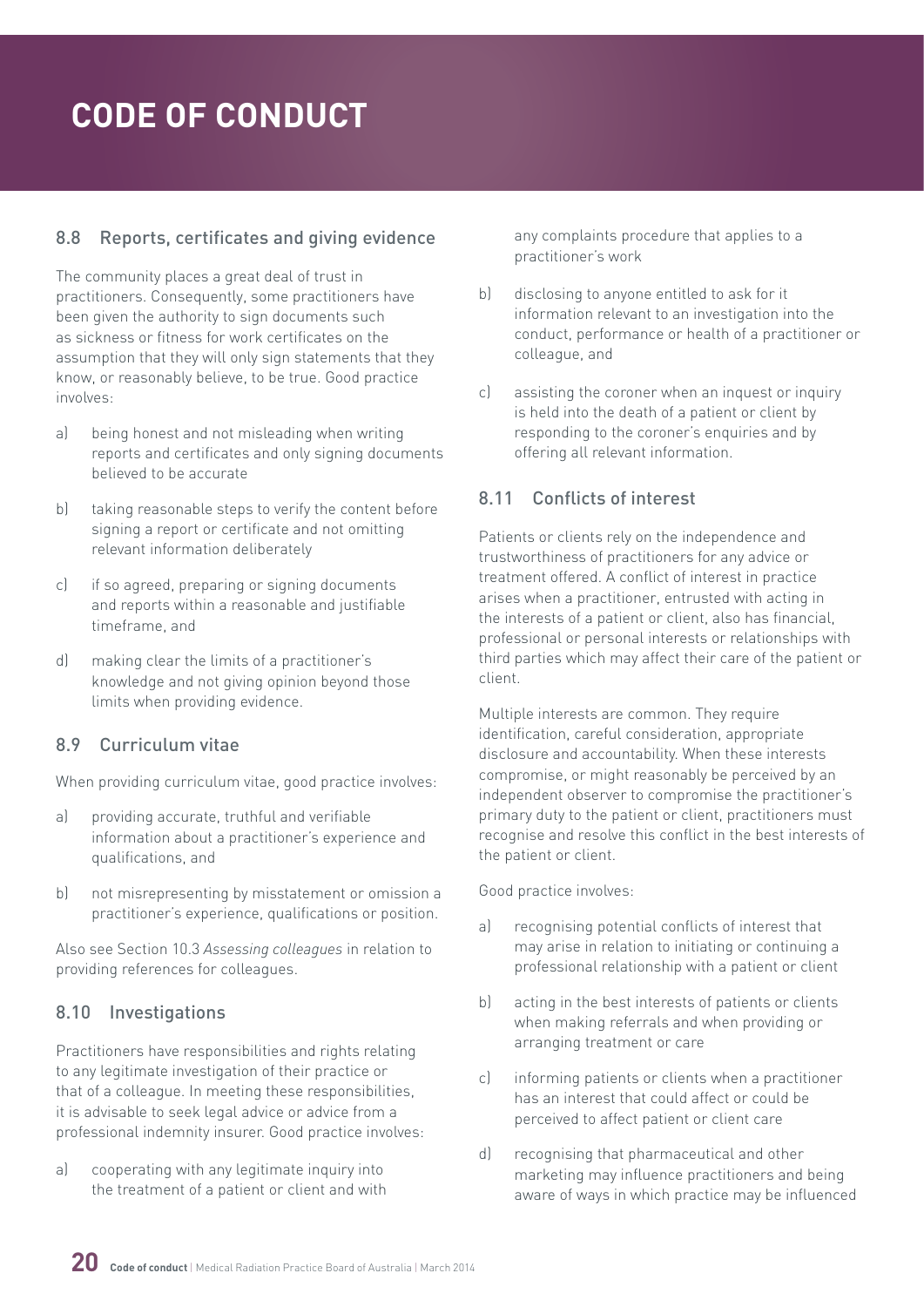- <span id="page-20-0"></span>e) not asking for or accepting any inducement, gift or hospitality from companies that sell or market drugs or other products that may affect or be seen to affect the way practitioners prescribe for, treat or refer patients or clients
- f) not asking for or accepting fees for meeting sales representatives
- g) not offering inducements to colleagues or entering into arrangements that could be perceived to provide inducements, and
- h) not allowing any financial or commercial interest in a hospital, other healthcare organisation or company providing healthcare services or products to adversely affect the way in which patients or clients are treated. When practitioners or their immediate family have such an interest and that interest could be perceived to influence the care provided, practitioners must inform their patients or clients.

### 8.12 Financial and commercial dealings

Practitioners must be honest and transparent in financial arrangements with patients or clients. Good practice involves:

- a) not exploiting the vulnerability or lack of knowledge of patients or clients when providing or recommending services
- b) not encouraging patients or clients to give, lend or bequeath money or gifts that will benefit a practitioner directly or indirectly
- c) not accepting gifts from patients or clients other than tokens of minimal value such as flowers or chocolates, and, if token gifts are accepted, making a file note or informing a colleague where possible
- d) not becoming involved financially with patients or clients; for example, through loans and investment schemes
- e) not influencing patients or clients or their families to make donations to other people or organisations, and
- f) being transparent in financial and commercial matters relating to work, including dealings with employers, insurers and other organisations or individuals and in particular:
	- declaring any relevant and material financial or commercial interest that a practitioner or their family might have in any aspect of the care of the patient or client, and
	- declaring to patients or clients any professional and financial interest in any product or service a practitioner might endorse or sell from their practice and not making an unjustifiable profit from the sale or endorsement.

### **9 Ensuring practitioner health**

#### 9.1 Introduction

As a practitioner, it is important to maintain health and wellbeing. This includes seeking an appropriate work– life balance.

### 9.2 Practitioner health

- a) attending a general practitioner or other appropriate practitioner to meet health needs
- b) seeking expert, independent, objective advice when a practitioner needs healthcare and being aware of the risks of self-diagnosis and self-treatment
- c) understanding the principles of immunisation against communicable diseases
- d) for practitioners who are able to prescribe, conforming to the legislation in the relevant states and territories in relation to self-prescribing
- e) recognising the impact of fatigue on practitioner health and ability to care for patients or clients and endeavouring to work safe hours whenever possible
- f) being aware of any relevant practitioner health program if advice or help is needed, and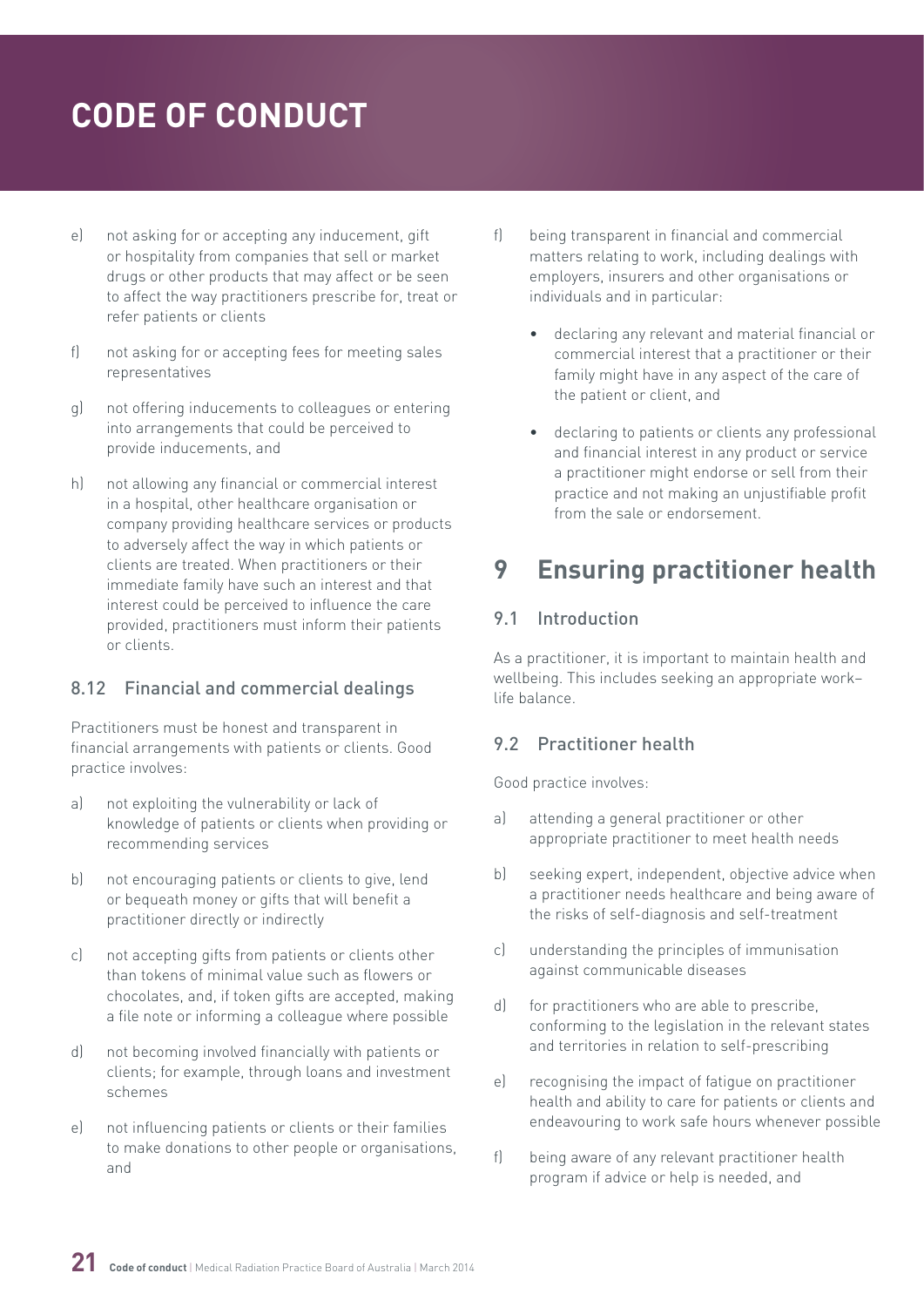- <span id="page-21-0"></span>g) if a practitioner knows or suspects that they have a health condition or impairment that could adversely affect judgement, performance or the health of patients or clients:
	- not relying on self-assessment of the risk posed to patients or clients
	- consulting a doctor or other practitioner as appropriate about whether, and in what ways, the affected practitioner may need to modify practice and following the treating practitioner's advice, and
	- being aware of practitioner responsibility under the National Law to notify the Boards in relation to certain impairments.

#### 9.3 Other practitioners' health

Health practitioners have a responsibility to assist their colleagues to maintain good health. Good practice involves:

- a) providing practitioners who are patients or clients with the same quality of care provided to other patients or clients
- b) notifying the Boards if treating another registered practitioner who has patients or clients at risk of substantial harm when practising their profession because they have an impairment (refer to the Boards' guidelines on mandatory reporting); this is a professional as well as a statutory responsibility under the National Law
- c) notifying the Boards and encouraging a colleague (who is not a patient or client) who you work with to seek appropriate help if it is reasonably believed the colleague may be ill and impaired; and if this impairment has placed patients or clients at risk of substantial harm, refer to the notification provisions of the National Law and the Boards' guidelines on mandatory notifications, and
- d) recognising the impact of fatigue on the health of colleagues, including those under supervision, and facilitating safe working hours wherever possible.

### **10 Teaching, supervising and assessing**

#### 10.1 Introduction

Teaching, supervising and mentoring practitioners and students is important for their development and for the care of patients or clients. It is part of good practice to contribute to these activities and provide support, assessment, feedback and supervision for colleagues, practitioners in training and students. It also adds value to the supervisor's practice through engagement with the person being supervised and their learning needs. There are a range of supervision models being adopted in the health professions, including coach, mentor and shadow.

#### 10.2 Teaching and supervising

- a) seeking to develop the skills, attitudes and practices of an effective teacher, whenever a practitioner is involved in teaching
- b) as a supervisor, recognising that the onus of supervision cannot be transferred
- c) making sure that any practitioner or student under supervision receives adequate oversight and feedback, including undertaking an assessment of each student supervised; reflecting on that student's ability, competence and learning requirements; and planning their supervision based on that assessment rather than any external direction, and
- d) avoiding any potential for conflict of interest in the supervisory relationship; for example, by supervising someone who is a close relative or friend or where there is another potential conflict of interest that could impede objectivity and/or interfere with the supervised person's achievement of learning outcomes or relevant experience.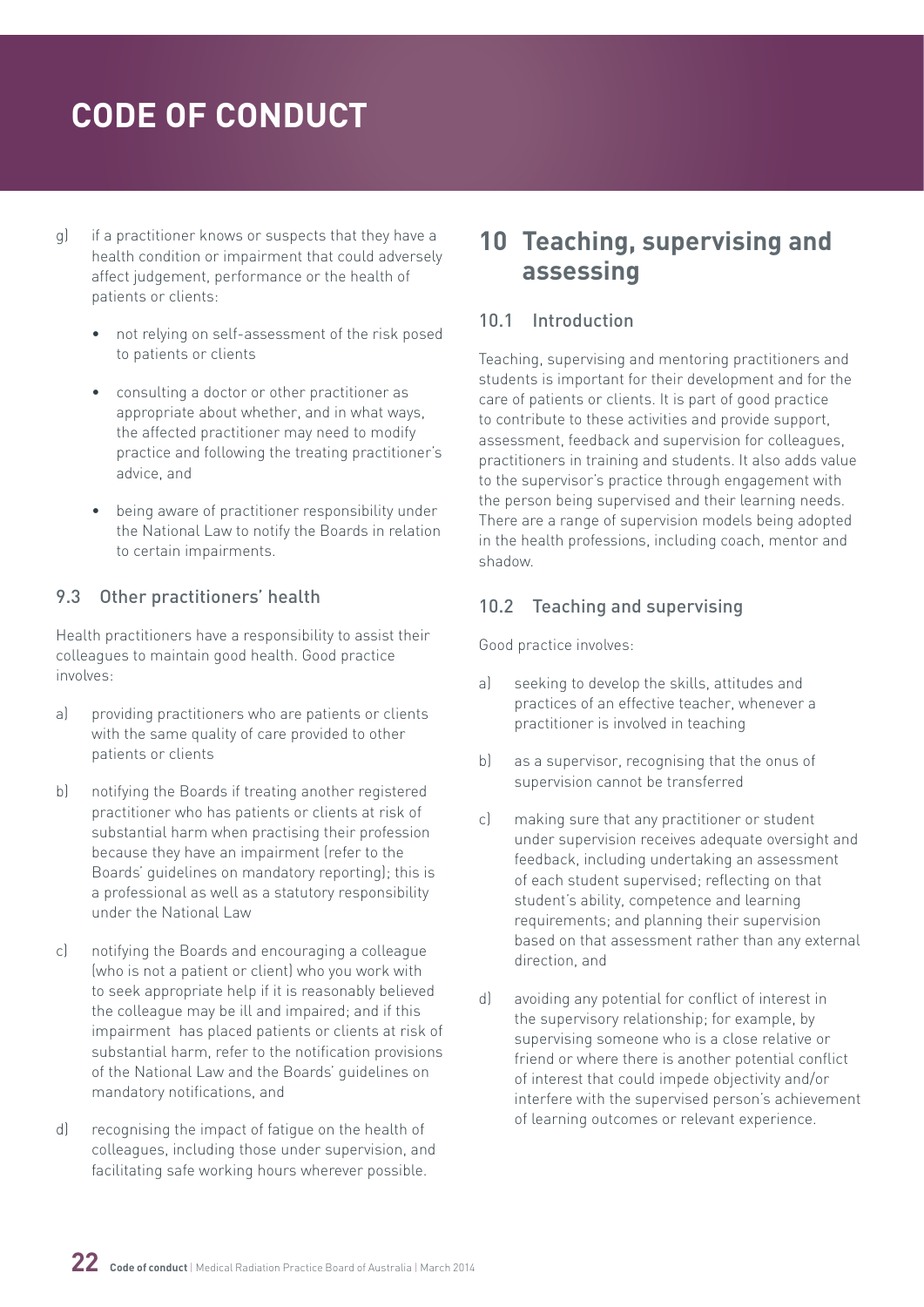### <span id="page-22-0"></span>10.3 Assessing colleagues

Assessing colleagues is an important part of making sure that the highest standards or practice are achieved. Good practice involves:

- a) being honest, objective and constructive when assessing the performance of colleagues, including students; patients or clients will be put at risk of harm if an assessment describes as competent someone who is not, and
- b) when giving references or writing reports about colleagues, providing accurate and justifiable information promptly and including all relevant information.

### 10.4 Students

Students are learning how best to care for patients or clients. Creating opportunities for learning improves their clinical practice and nurtures the future workforce. Good practice involves:

- a) treating students with respect and patience
- b) making the scope of the student's role in patient or client care clear to the student, to patients or clients and to other members of the healthcare team, and
- c) informing patients or clients about the involvement of students and encouraging their consent for student participation while respecting their right to choose not to consent.

### **11 Undertaking research**

### 11.1 Introduction

Research involving humans, their tissue samples or their health information is vital in improving the quality of healthcare and reducing uncertainty for patients and clients now and in the future, and in improving the health of the population as a whole. Research in Australia is governed by guidelines issued in accordance with the *National Health and Medical Research Council Act* 

*1992* (Cth). Practitioners undertaking research should familiarise themselves with and follow these guidelines.

Research involving animals is governed by legislation in states and territories and by guidelines issued by the NHMRC.

### 11.2 Research ethics

Being involved in the design, organisation, conduct or reporting of health research involving humans brings particular responsibilities for practitioners. These responsibilities, drawn from the NHMRC guidelines, include:

- a) according to participants the respect and protection that is due to them
- b) acting with honesty and integrity
- c) ensuring that any protocol for human research has been approved by a human research ethics committee, in accordance with the *National statement on ethical conduct in human research* issued by the NHMRC (which addresses privacy issues, and refers to the need to consider relevant state, territory and federal privacy legislation)
- d) disclosing the sources and amounts of funding for research to the human research ethics committee
- e) disclosing any potential or actual conflicts of interest to the human research ethics committee
- f) ensuring that human participation is voluntary and based on informed consent and an adequate understanding of sufficient information about the purpose, methods, demands, risks and potential benefits of the research
- g) ensuring that any dependent relationship between practitioners and their patients or clients is taken into account in the recruitment of patients or clients as research participants
- h) seeking advice when research involves children or adults who are not able to give informed consent to ensure that there are appropriate safeguards in place, including ensuring that a person empowered to make decisions on the behalf of patients or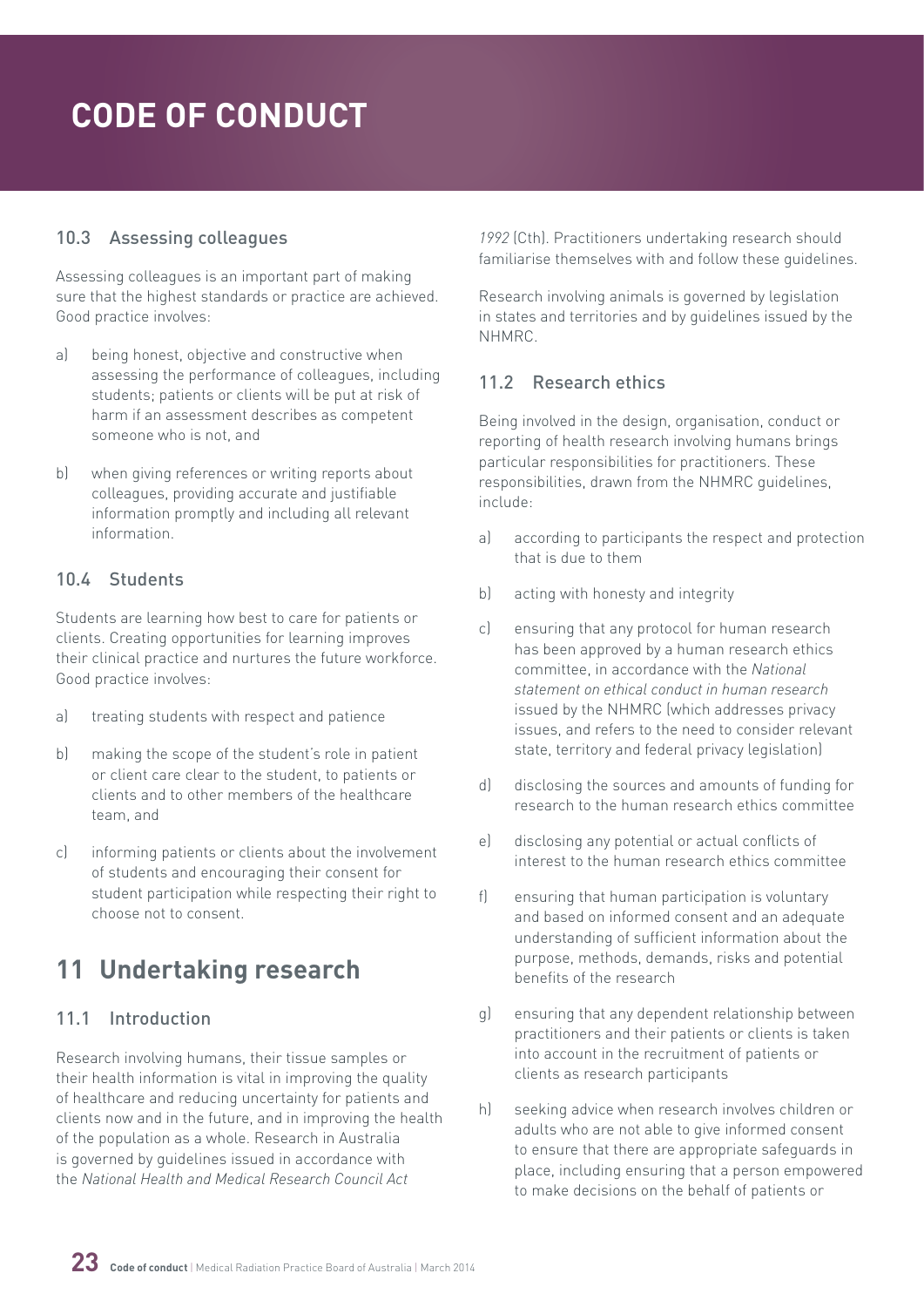<span id="page-23-0"></span>clients has given informed consent or that there is other lawful authority to proceed

- i) adhering to the approved research protocol
- j) monitoring the progress of the research and reporting adverse events or unexpected outcomes promptly
- k) respecting the entitlement of research participants to withdraw from any research at any time and without giving reasons
- l) adhering to the guidelines regarding publication of findings, authorship and peer review, and
- m) reporting possible fraud or misconduct in research as required under the *Australian code for the responsible conduct of research* issued by the NHMRC.

Practitioners should refer to the NHMRC publications listed above for more guidance.

### 11.3 Treating practitioners and research

When practitioners are involved in research that involves patients or clients, good practice includes:

- a) respecting the right of patients or clients to withdraw from a study without prejudice to their treatment, and
- b) ensuring that a decision by patients or clients not to participate does not compromise the practitioner– patient/client relationship or the care of the patient or client.

### **References**

The Australian Commission on Safety and Quality in Health Care's website ([www.safetyandquality.gov.au\)](http://www.safetyandquality.gov.au) provides relevant guidance on a range of safety and quality issues. Information of particular relevance to health practitioners includes:

- health literacy
- open disclosure and incident management
- hand hygiene, and
- healthcare rights.

The National Health and Medical Research Council's website [\(www.nhmrc.gov.au\)](http://www.nhmrc.gov.au) provides relevant information on informed consent and research issues.

Health Workforce Australia's website [\(www.hwa.gov.au\)](http://www.hwa.gov.au) provides information on a range of health workforce issues, including resources on clinical supervision.

The Therapeutic Goods Administration's website [\(www.tga.gov.au\)](http://www.tga.gov.au) provides relevant information on therapeutic goods.

### **Definitions**

Electronic means any digital form of communication, including email, Skype, internet, social media, etc.

Providing care includes, but is not limited to any care, treatment, advice, service or goods provided in respect of the physical or mental health of a person, whether remunerated or pro bono.

Practice means any role, whether remunerated or not, in which the individual uses their skills and knowledge as a practitioner in their regulated health profession. For the purposes of this code, practice is not restricted to the provision of direct clinical care. It also includes using professional knowledge in a direct non-clinical relationship with patients or clients, working in management, administration, education, research, advisory, regulatory or policy development roles and any other roles that have an impact on safe, effective delivery of health services in the health profession.

Patient or client includes all consumers of healthcare services.

Social media describes the online and mobile tools that people use to share opinions, information, experiences, images, and video or audio clips and includes websites and applications used for social networking. Common sources of social media include, but are not limited to, social networking sites such as Facebook and LinkedIn. blogs (personal, professional and those published anonymously), WOMO, True Local and microblogs such as Twitter, content-sharing websites such as YouTube and Instagram, and discussion forums and message boards.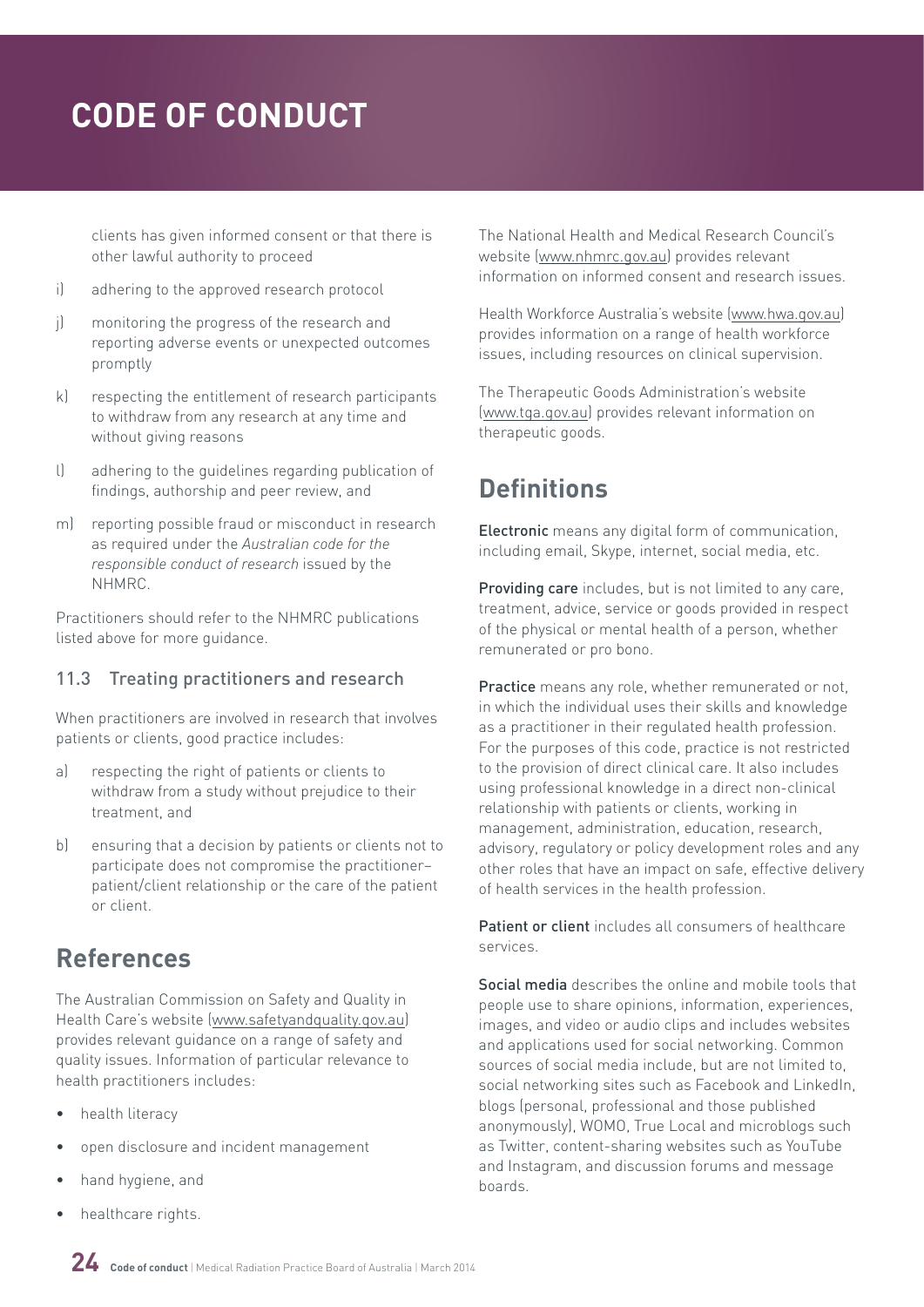### **Review**

Date of issue: 17 March 2014

Date of review: This code of conduct will be reviewed from time to time as required. This will generally be at least every three years.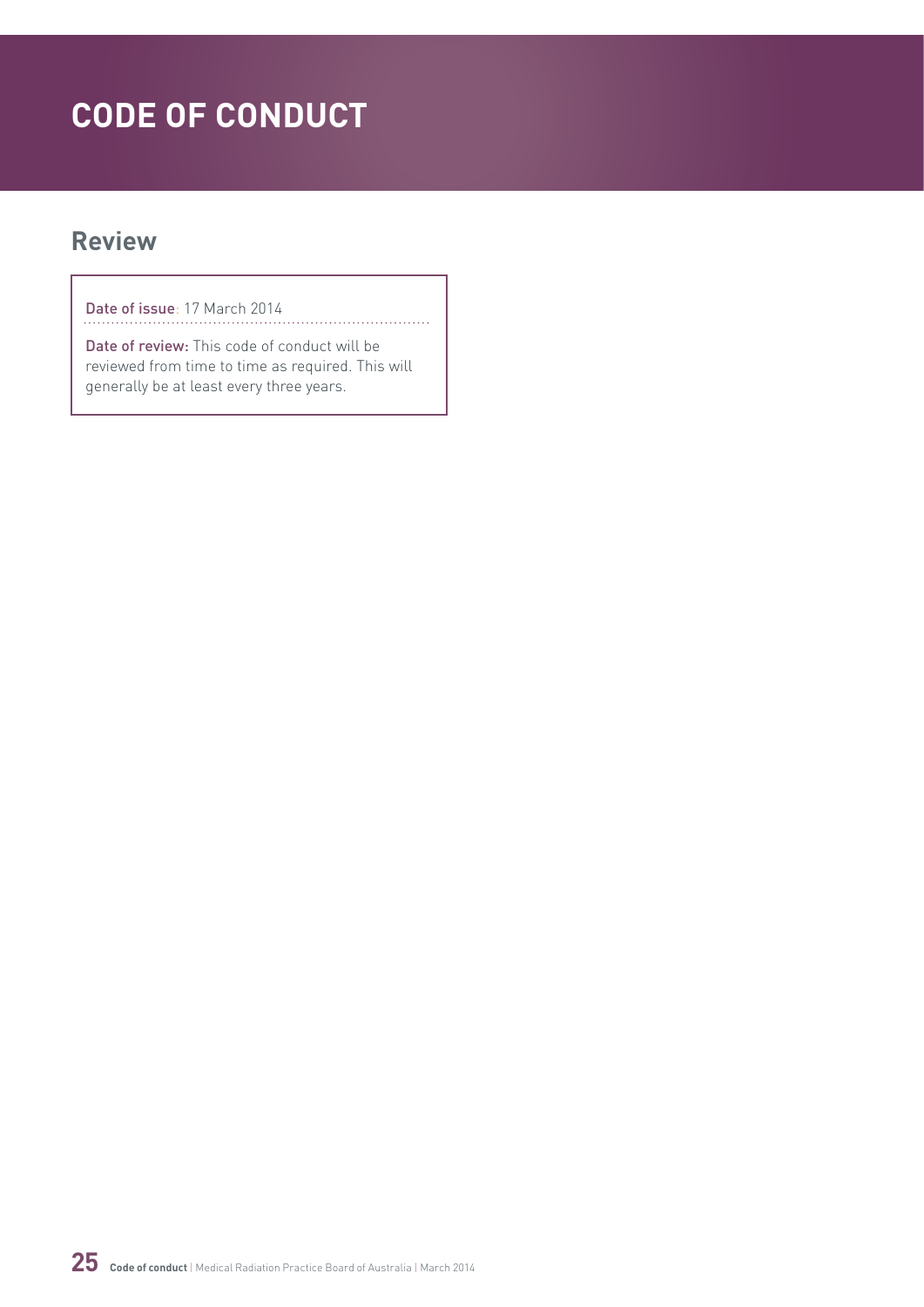### **Appendix A Specific provisions for medical radiation practitioners**

The preceding *Code of conduct* is one that is common to a large number of health professions. There are some provisions in the common *Code of conduct* that require clarification in order to be relevant to medical radiation practitioners.

The following items are provided for clarification and additional expectations for medical radiation practitioners.

The following provisions override, to the extent of any inconsistency, any of the requirements of this *Code of conduct* referred to above.

### Providing good care

Medical radiation practitioners are part of the healthcare team providing health and medical care to patients of clients. In providing good care, medical radiation practitioners must:

- a) recognise the limits to their own skills and competence and seek advice or refer a patient to another practitioner when this is in the best interests of the patient, ensuring the patient's health, welfare and safety is not put at risk or adversely affected
- b) appropriately encourage patients or clients to take interest in, and responsibility for the management of their health and where appropriate support them in this, and
- c) consistent with accepted medical radiation practice, take steps to alleviate the symptoms and distress of patients or clients, whether or not a cure is possible.

### Effective communication

Effective communication with patients and clients involves informing patients of the nature of their medical radiation diagnostic investigation or therapeutic treatment, and providing adequate opportunity to question or refuse investigation, intervention or treatment. In the usual course of medical radiation practice, communication about the results of diagnostic tests or therapeutic interventions should be between the referring health practitioner and the radiologist, nuclear medicine physician or radiation oncologists and as part of the clinical team, this can include the medical radiation practitioner. However, clinical situations will arise where the provision, to patients, of descriptions of the outcome of their diagnostic investigation or therapeutic treatment is consistent with the provision of good care. In providing such descriptions, medical radiation practitioners should be mindful of:

- a) their clinical experience, formal training and assessed competence to provide such descriptions
- b) the established criteria and local policy relating to the provision of such descriptions, and
- c) the clinical context of the enquiry, the seriousness of the diagnosis or treatment, the privacy due to patients and support networks available to patients when communicating significant news.

Good communication also includes:

- a) listening to patients or clients, asking for and respecting their views about their health and responding to their concerns and preferences
- b) encouraging patients to provide information relevant to their examination, intervention or treatment
- c) informing patients or clients of the nature of examinations, interventions or therapy, and giving them adequate opportunity to question or refuse the examination, intervention and/or treatment
- d) endeavoring to confirm that a patient or client understands what a practitioner has said
- e) ensuring that patients or clients are informed of the material risks associated with an examination, treatment or intervention that is within the knowledge, skill and competence of the practitioner, and